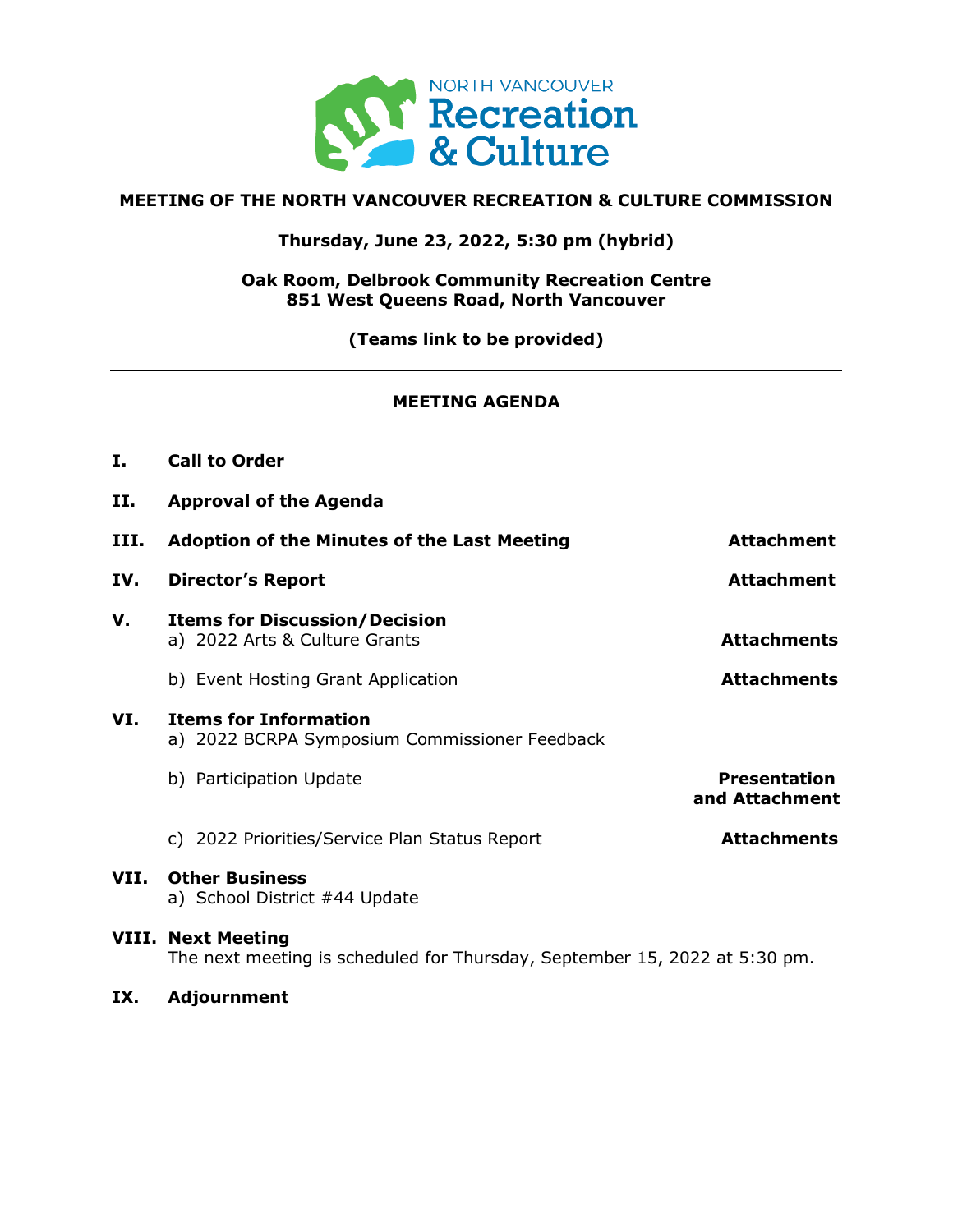

# **Virtual Meeting of the North Vancouver Recreation & Culture Commission**

# **Thursday, March 10, 2022, 5:30 pm**

# **MEETING MINUTES**

- Attendees: Commissioner Franci Stratton (Chair) Commissioner Herman Mah (Vice-Chair) Commissioner Holly Back Commissioner Mary Carmichael Commissioner Betty Forbes Commissioner Angela Girard Commissioner John Moore Commissioner Linda Munro Commissioner Lisa Muri Commissioner Kate Smyth Commissioner Dave Wilson
- Staff: Heather Turner, Director of Recreation & Culture Jennifer Wilson, Manager, Recreation & Culture Services Howard Kiang, Manager, Maintenance & Engineering Services Karen Bickford, Manager, Finance Preston Corrigan, Manager, Technology & Marketing Karen Pighin, Cultural Services Supervisor Veronica Labrosse, Executive Assistant
- Guests: Barbara Pearce, Deputy CAO, City of North Vancouver Paul Fast, Principal Architect, HCMA Glen Miller, Chair, Arts & Culture Grants Review Committee

# **I. Call to Order**

Chair Stratton called the meeting to order at 5:34 pm.

# **II. Approval of the Agenda**

**Moved** by Commissioner Back; **seconded** by Commissioner Mah

**THAT** the meeting agenda be approved as circulated.

**Carried**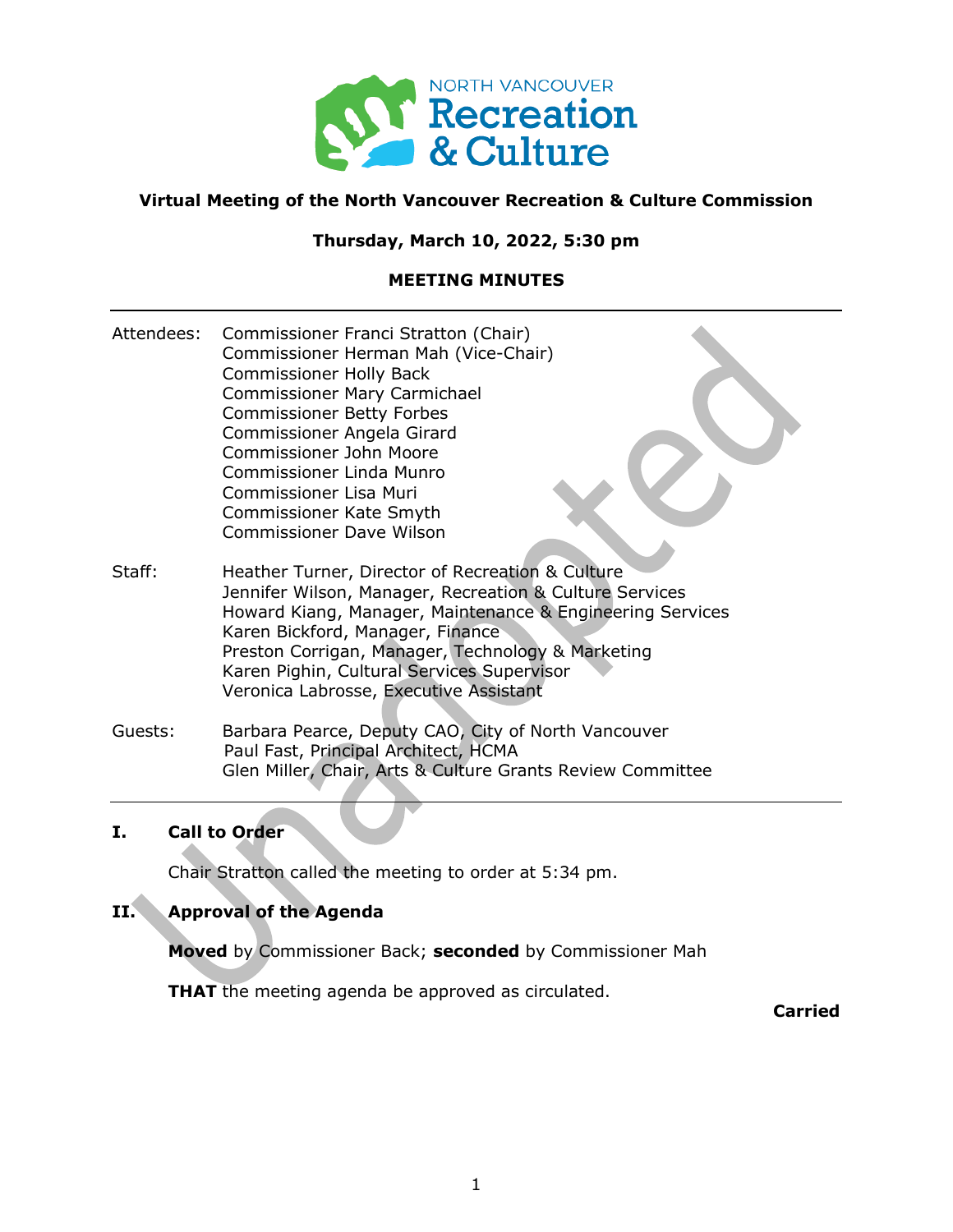# **III. Adoption of the Minutes of the Last Meeting**

**Moved** by Commissioner Back; **seconded** by Commissioner Carmichael

**THAT** the minutes of the January 20, 2022 meeting be adopted.

**Carried**

# **IV. Presentation - New Harry Jerome Community Recreation Centre Design and Process Update**

Director Turner introduced Barbara Pearce, Deputy CAO, City of North Vancouver and Paul Fast, Principal Architect, HCMA, who were in attendance. P. Fast shared an overview of the design and B. Pearce presented on the process moving forward and the construction schedule. A few clarification questions were asked.

The Chair and Director Turner thanked P. Fast and B. Pearce for their presentation.

# **V. Director's Report**

Director Turner highlighted some items in the report.

Jennifer Wilson, Manager of Recreation & Culture Services, spoke to the new Lions Gate Community Recreation Centre and the goal of having some services offered to the public towards the end of March. Staff will offer Commissioners an opportunity to tour the centre.

Karen Bickford, Manager of Finance, provided a verbal report on the 2021 financial results. Director Turner thanked K. Bickford and other key Finance staff for their work on the audit.

# **VI. Items for Discussion/Decision**

# a) 2022 Arts & Culture Grants

The Chair advised that the Arts & Culture Grants Review Committee Chair, Glen Miller, and Karen Pighin, Cultural Services Supervisor, were in attendance.

J. Wilson welcomed G. Miller and K. Pighin, and spoke to the three grant intakes. This intake is for Operating Assistance grants which provide stable funding to local arts & culture organisations.

**Moved** by Commissioner Back; **seconded** by Commissioner Mah

**THAT** the Commission approve Arts & Culture Operating Assistance Grants in the amount of \$88,000.

**Carried**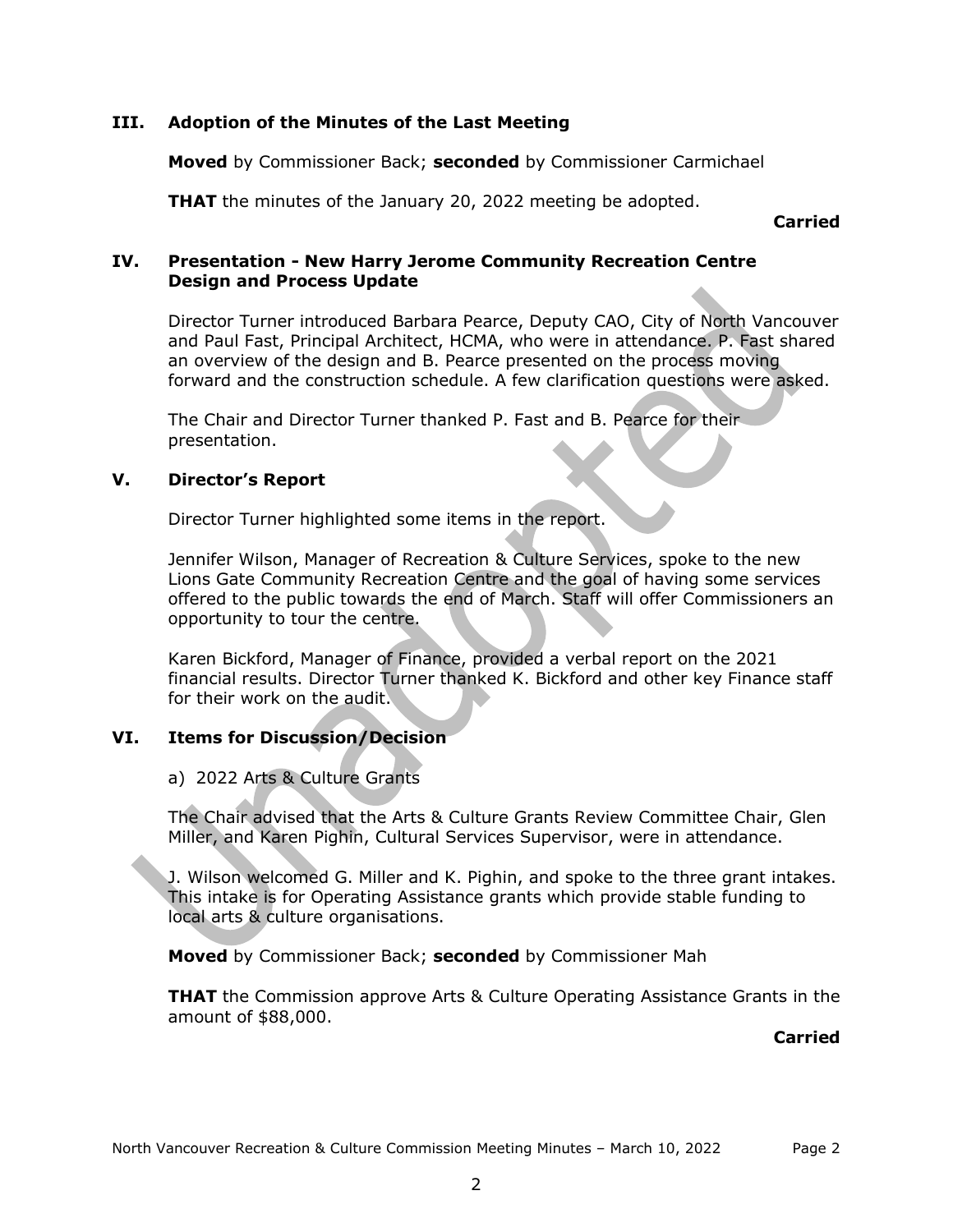# **VII. Items for Information**

a) 2022 Committee Appointments

The Chair advised that the listing in the agenda package are the final appointments for 2022.

b) 2022 BCRPA Symposium

The Chair advised the Commissioners to consider whether they are interested in attending the Symposium, and are asked to email Veronica Labrosse by March 21. Director Turner advised that the policy related to Commissioner attendance can be circulated along with the costs that would be covered.

## **VIII. Other Business**

a) Report from School District #44

Commissioner Munro provided her report.

b) Feedback and Next Steps – March 3 NVSD/NVRC Meeting

The Chair asked Commissioners for their feedback and a discussion was held.

L. Munro advised that she will take the Commissioners' feedback to the Board and will report back regarding before and after school care matters that are relevant to the Commission's mandate

# **IX. Next Meeting**

The Executive Assistant will poll Commissioners regarding an alternate May meeting date.

A discussion was held on retuning to in-person meetings and a hybrid model is preferred for the moment.

# **X. Adjournment**

**Moved** by Commissioner Muri; **seconded** by Commissioner Munro

**THAT** the meeting be adjourned at 7:00 pm.

# Approved: **Recorded by: Recorded by:**

\_\_\_\_\_\_\_\_\_\_\_\_\_\_\_\_\_\_\_\_\_\_\_\_\_\_\_\_\_\_

\_\_\_\_\_\_\_\_\_\_\_\_\_\_\_\_\_\_\_\_\_\_\_\_\_\_\_\_\_\_ \_\_\_\_\_\_\_\_\_\_\_\_\_\_\_\_\_\_\_\_\_\_\_\_\_\_\_\_\_\_\_\_ Franci Stratton, Chair Veronica Labrosse, Executive Assistant

Date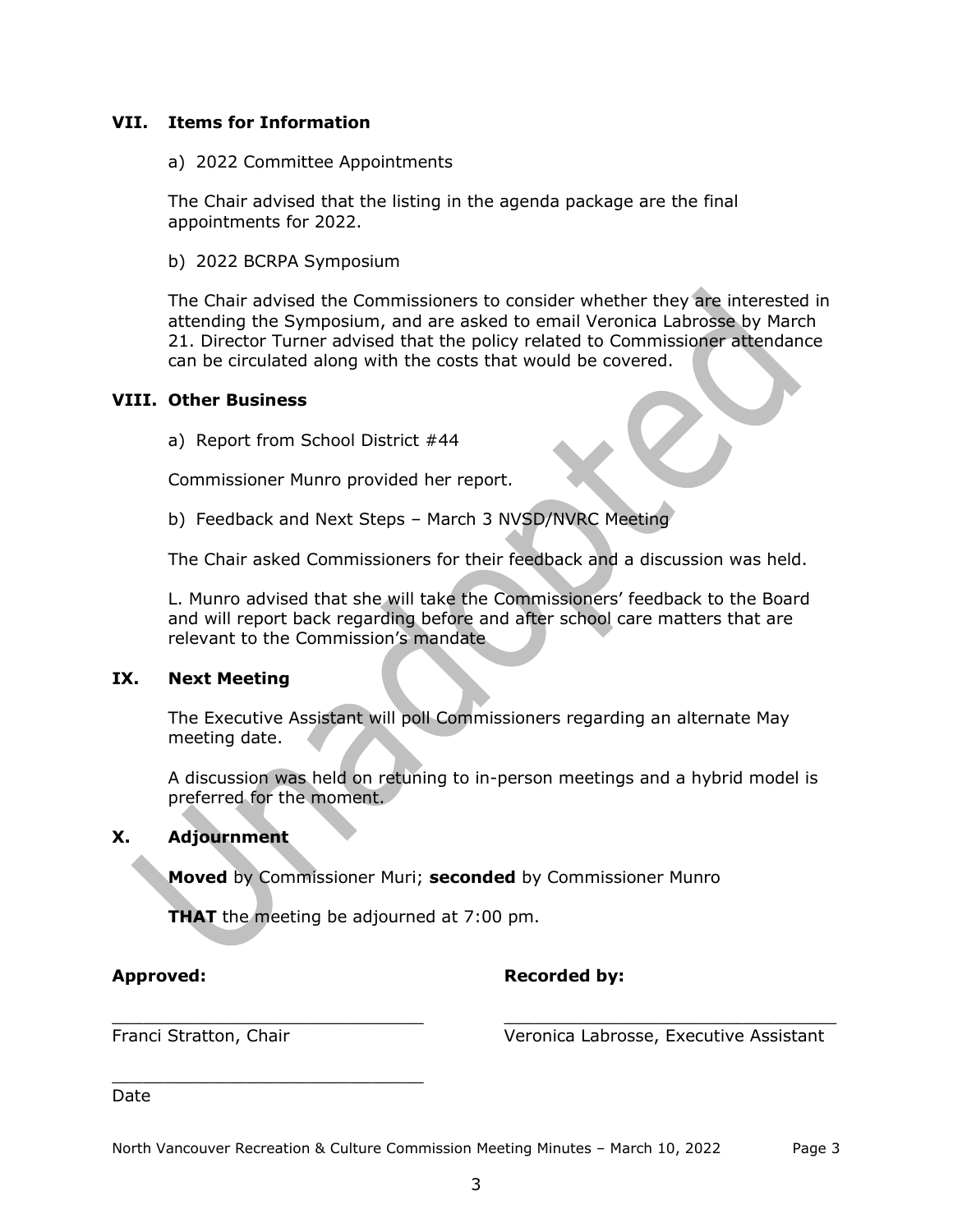

# **Commission Meeting Date: June 23, 2022**

# **Subject: Director's Report**

# **Proactively Respond to Recreation and Culture Needs**

- A new screen has been installed at the entrance of Harry Jerome Community Recreation Centre (HJCRC) to provide updates on construction and highlight the features of the new HJCRC. Staff are also creating a "We're still open" campaign to ensure the community is aware that HJCRC is staying open for the duration of construction and that Centennial Theatre is also still open during this time.
- Most full-day indoor and outdoor children's summer camps are full and some spots are available in the part-day camps and specialty camps (i.e., cartooning, dance, musical theatre, pottery, skateboard, science, etc.). Support workers will be at key locations to provide additional assistance to those children who need extra help. Recruitment for camps continues to be a challenge.
- New strategies to engage youth in fitness, dance and sport have been successful.
	- $\circ$  At the beginning of May, a new circuit fitness class for youth 13-16 years of age was introduced at Ron Andrews Community Recreation Centre due to the well-established relationship between NVRC and Windsor Secondary School.
	- $\circ$  The number of youth using NVRC fitness centres is increasing. To support youth using the equipment safely, achieving their fitness goals, and doing so independently, staff continue to offer youth orientations regarding options, proper technique and workout plans.
	- $\circ$  Karen Magnussen Community Recreation Centre staff held a youth event on Friday, May 5 as part of celebrating Youth Week. The event featured games, "bubble soccer" on the arena dry floor and swimming. Registration was full with 120 participants. It was the first event since pre-pandemic and feedback from the youth and their parents was very positive. A pool party on June 17 is fully registered.
- NVRC acknowledged International Dance Day on April 29 by hosting nine free dance classes in four different community recreation centres for families, preschoolers, youth and adults. Over 150 community members enjoyed the opportunity to experience a dance class or craft in their own neighbourhoods. The event also led to more participants signing up for regular dance programs.
- Staff are offering "pop-up" yoga classes at the Shipyards as part of the City's *Play CNV* initiative. The classes started in early June and will continue into the fall.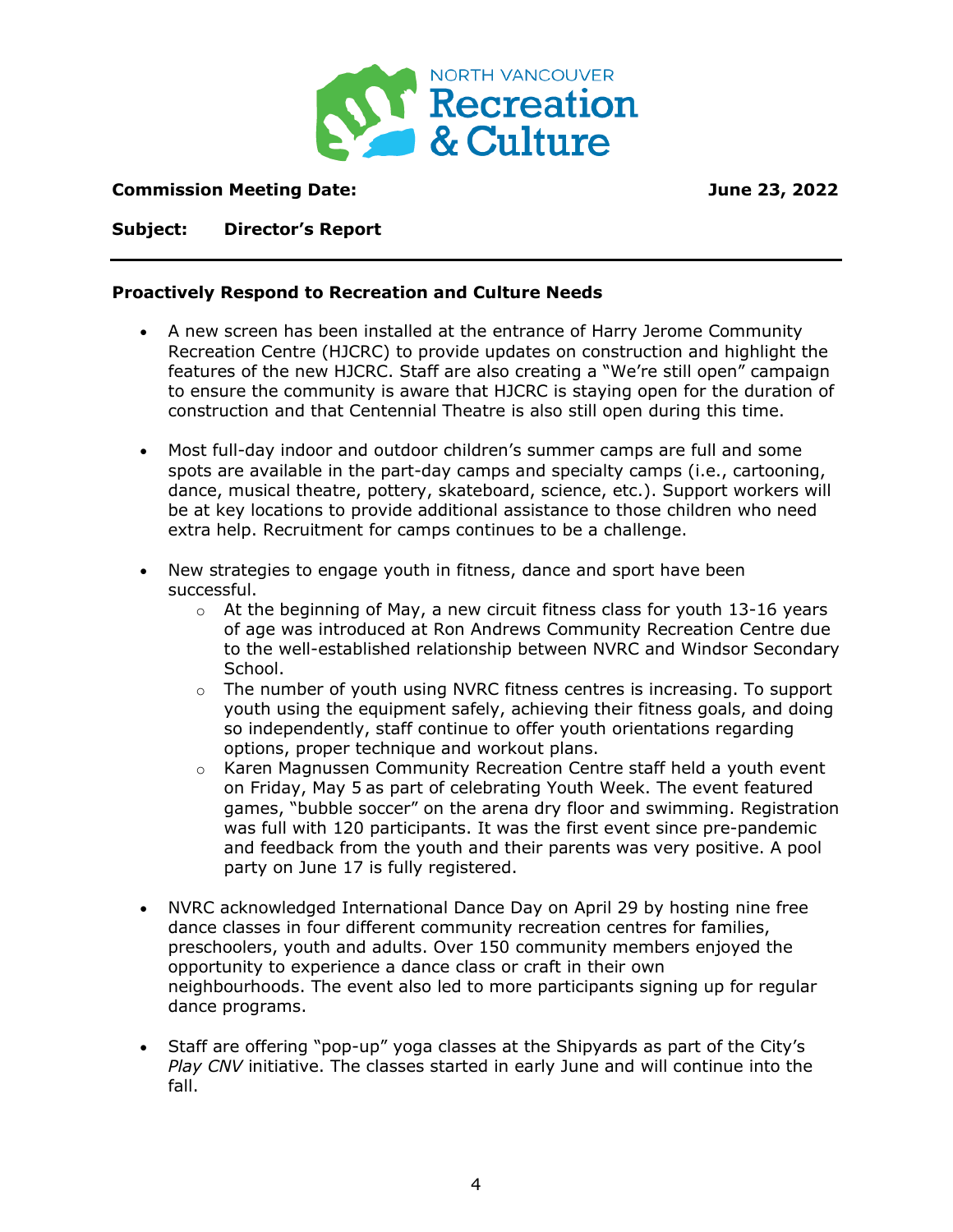# **Optimizing Human, Fiscal and Physical Resources and Systems**

- The first Fitness staff in-service in two years was held recently at the new Lions Gate Community Recreation Centre. This was an opportunity to reflect on learnings and plan for the future and the staff also designed a Continuing Education Credit workshop for instructor certifications.
- In 2020, the Commission authorized the Director to implement priority registration when demand is greater than supply and there is a demonstrated need to provide advance access to North Vancouver residents. Priority registration has been implemented for tennis (including the sale of booking cards) and adaptive/general swimming and skating lessons. The feedback has been very positive.
- A significant improvement to the financial assistance process will be implemented in July. Customers who are eligible for financial assistance will have credits placed on their account in advance of registering for programs. Previously, customers were required to pay for their programs and then apply for reimbursement.
- This year staff piloted a change in the timing of the Preteen Youth Leadership Program. By moving the program earlier in the year and just prior to the start of summer camps, preteens can start volunteering right away and applying their learnings in camp opportunities. A second program will also be offered in the fall.

# • **Financial Update**

- $\circ$  2021 was another challenging year due to restrictions imposed by numerous changes in Provincial Health Orders (PHOs). NVRC operated in 2021 using the same key principle as in 2020: to provide the maximum number of programs and services while complying with PHOs, and in a fiscally responsible way.
- $\circ$  2021 financial results included a surplus of \$827,580, which was returned to the District and City in accordance with the bylaw. Contributing factors to the surplus were an additional \$475,000 in "BC COVID Safe Restart Grant" funding received from the municipalities for specific COVID-19 related expenses; and \$158,000 budgeted for the opening of the Lions Gate Community Recreation Centre which was delayed until 2022.
- $\circ$  Results to date for 2022 are encouraging due to a steady and gradual increase in participation in fitness centres and programs.
- $\circ$  As at May 31, 2022, there is a 58% increase in overall revenue (most notably in membership and program revenue) compared to the same period last year. As expected, expenses have also increased, though the increases offset each other so that the net financial impact is not significant. We are currently on target with the budget, and will and continue to monitor and update both the District and City finance departments throughout the year.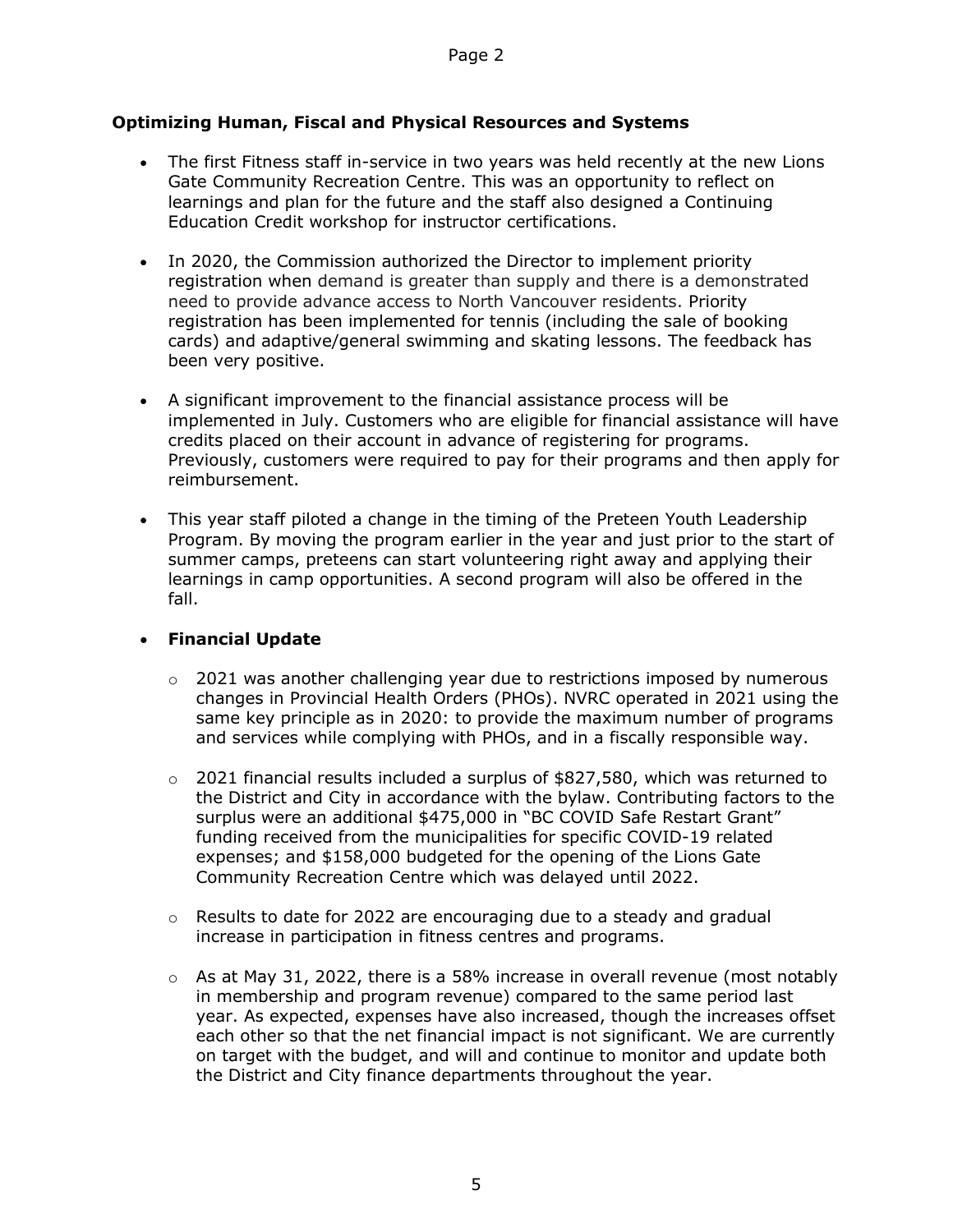# **Extended our Effectiveness through Collaboration**

- Lions Gate Community Recreation Centre was officially opened on June 4. The opening event was very successful and well attended. The community experienced the variety of ways the indoor and outdoor spaces would be programmed by Capilano Community Services Society, the North Vancouver District Public Library and NVRC. The community has embraced the centre already as many programs are full and drop-in activities well attended. The library is expanding its opening hours to now include Fridays due to the volume of community members accessing programming on that day.
- Collaborating with Impact North Shore, staff facilitated a virtual orientation for newcomers to Canada. The presentations include information on NVRC's programs and services, how to use the website and the registration process. In the past these sessions have been very valuable to newcomers. NVRC and Impact North Shore staff are providing outreach to Ukrainian and Afghan youth refugees by hosting a special open house in the Harry Jerome Community Recreation Centre's youth lounge this summer.

kures-

\_\_\_\_\_\_\_\_\_\_\_\_\_\_\_\_\_\_\_\_\_\_\_\_\_ Heather A. Turner Director of Recreation & Culture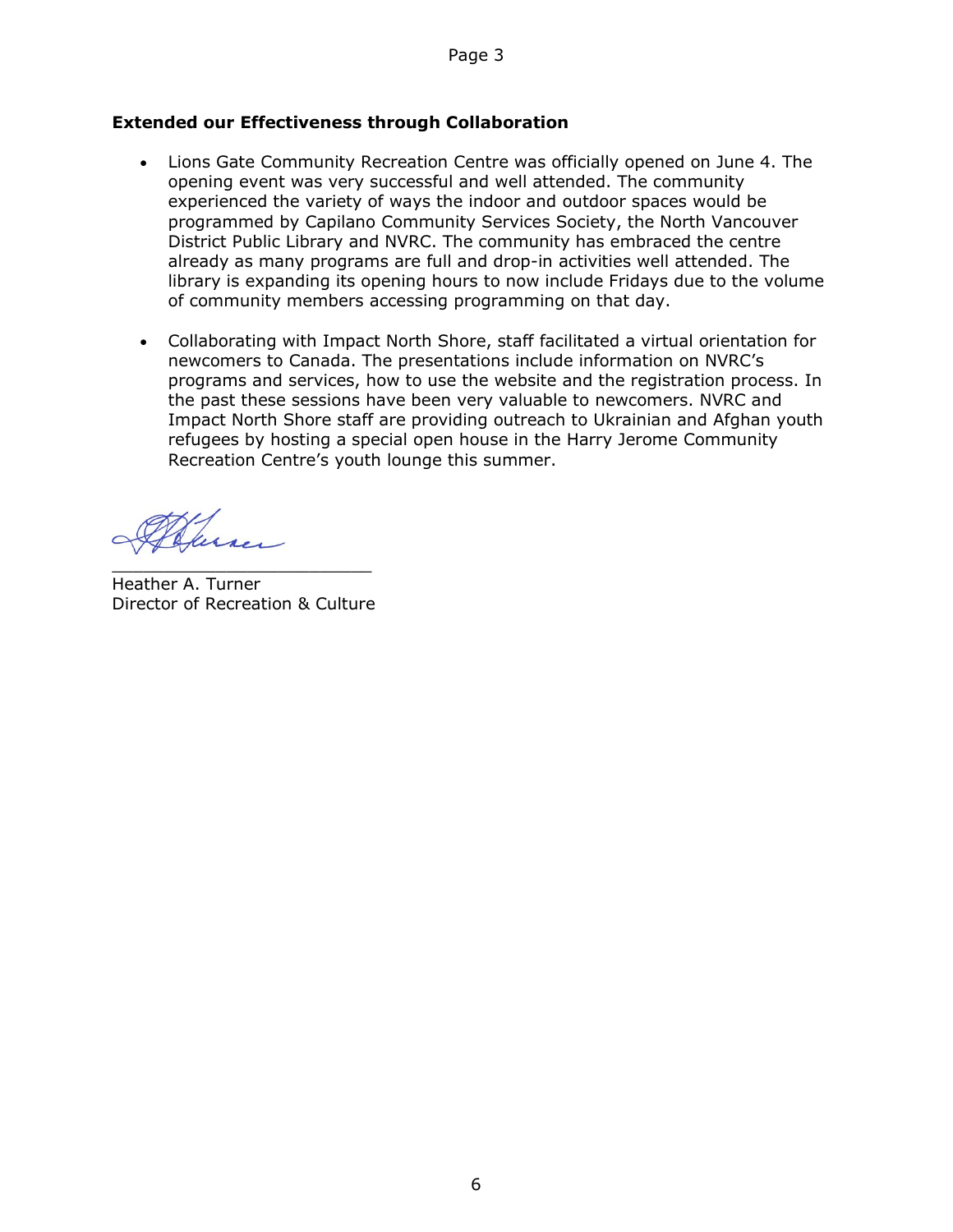

# **Commission Meeting Date: June 23, 2022**

**Report Author: Karen Pighin, Culture Services Supervisor**

**Subject: 2022 Arts & Culture Grants**

## **RECOMMENDATION:**

**THAT** the Commission approve Arts & Culture Grants in the amount of \$92,525 comprised of \$49,025 for Programming and Project Assistance Grants and \$43,500 for Celebrations and Events Grants

## **BACKGROUND:**

This report outlines funding recommendations from the Arts & Culture Grants Review Committee for 13 grants within the Programming and Project Assistance Grants and Celebrations and Events Grants streams. In accordance with policy, the Committee is appointed by the Commission to provide an independent assessment of funding requests submitted to the Arts & Culture Grants program. It consists of volunteer residents with experience and expertise in the arts, cultural programming and the non-profit sector.

The Arts & Culture Grants program has three intakes per year:

- an **Early Intake in January**, covering Programming and Project Assistance Grants, Celebrations and Events Grants and Community Public Art Grants to support a range of activities in the first half of the calendar year;
- an **Operating Assistance Intake in March** to provide stable support for the operations and programming of leading organizations in the not-for-profit arts sector; and
- a **Late Intake in June**, to support projects, events and activities that commence or take place in the second half of the calendar year.

# **DISCUSSION:**

The following recommendations are based on program-specific funding and evaluation criteria as approved in the Arts & Culture Grants Policy. They reflect the assessed merit, impacts and benefits of the proposed activities, and consider the capacity of the applicant organizations to deliver them. A summary of the requests, recommendations and committee comments for Programming and Project Assistance grants and Celebrations and Events grants is appended to this report as Attachment 1.

**1. Programming and Project Assistance Grants** support the delivery of innovative, high-quality programming and services to the residents of North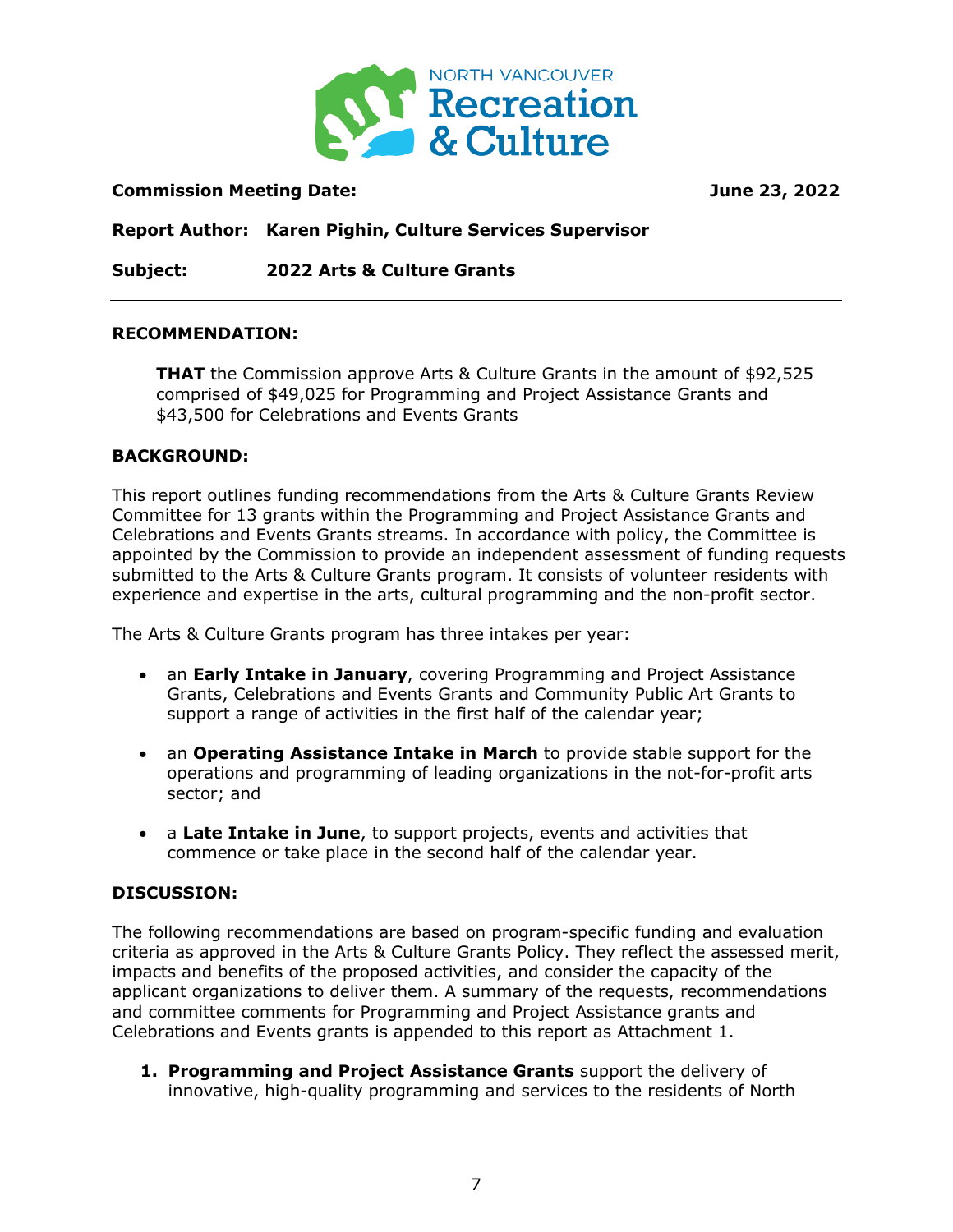Vancouver; reward creativity; foster innovation; and support the emergence of new groups or activities. Grants are available in three categories:

- a) Program and Project Grants provide support for the activities of smaller, community-based arts, cultural and heritage groups;
- b) New Initiatives Grants invest in pilot projects and new initiatives, as well as programs and activities that support emerging arts and cultural practices or that target the underserved; and
- c) Annual Programming Support invests in innovative, high-quality programming across a broad spectrum of artistic and creative practices.

| Organization<br><b>Activity or Event</b>                                                                                      | Program/Project<br><b>Budget</b> | Grant<br>Request | Recommended<br><b>Grant Award</b><br>2022 | Grant Award<br>in 2021 |
|-------------------------------------------------------------------------------------------------------------------------------|----------------------------------|------------------|-------------------------------------------|------------------------|
| <b>Program and Project Grants</b>                                                                                             |                                  |                  |                                           |                        |
| Belweder North Shore Polish<br>Association (New)<br>Creative Workshops                                                        | 8,300<br>\$                      | 3,000<br>\$      | <b>NIL</b><br>\$                          |                        |
| <b>Blackout Arts Society</b><br><b>Stand Festival</b>                                                                         | 89,500<br>\$                     | 12,500<br>\$     | 11,000<br>\$                              | 5,000<br>\$            |
| Deep Cove Heritage Society<br>Projects<br>*Did not apply in 2021due to<br>Covid-19 pandemic                                   | 18,300<br>\$                     | 6,000<br>\$      | 4,500<br>\$                               | $N/A^*$                |
| Harlequin Theatre Society (New)<br>The Harlequin Incubator                                                                    | \$<br>24,795                     | \$12,500         | 7,500<br>\$                               |                        |
| Vancouver Chamber Music Society<br><b>Community Chamber Music Series</b><br>Outreach Program: Fall/Winter<br>2022 programming | 34,150<br>\$                     | 9,800<br>\$      | 6,000<br>\$                               | \$5,000                |
| Sub-Total:                                                                                                                    | \$175,045                        | 43,800<br>\$     | 29,000<br>\$                              |                        |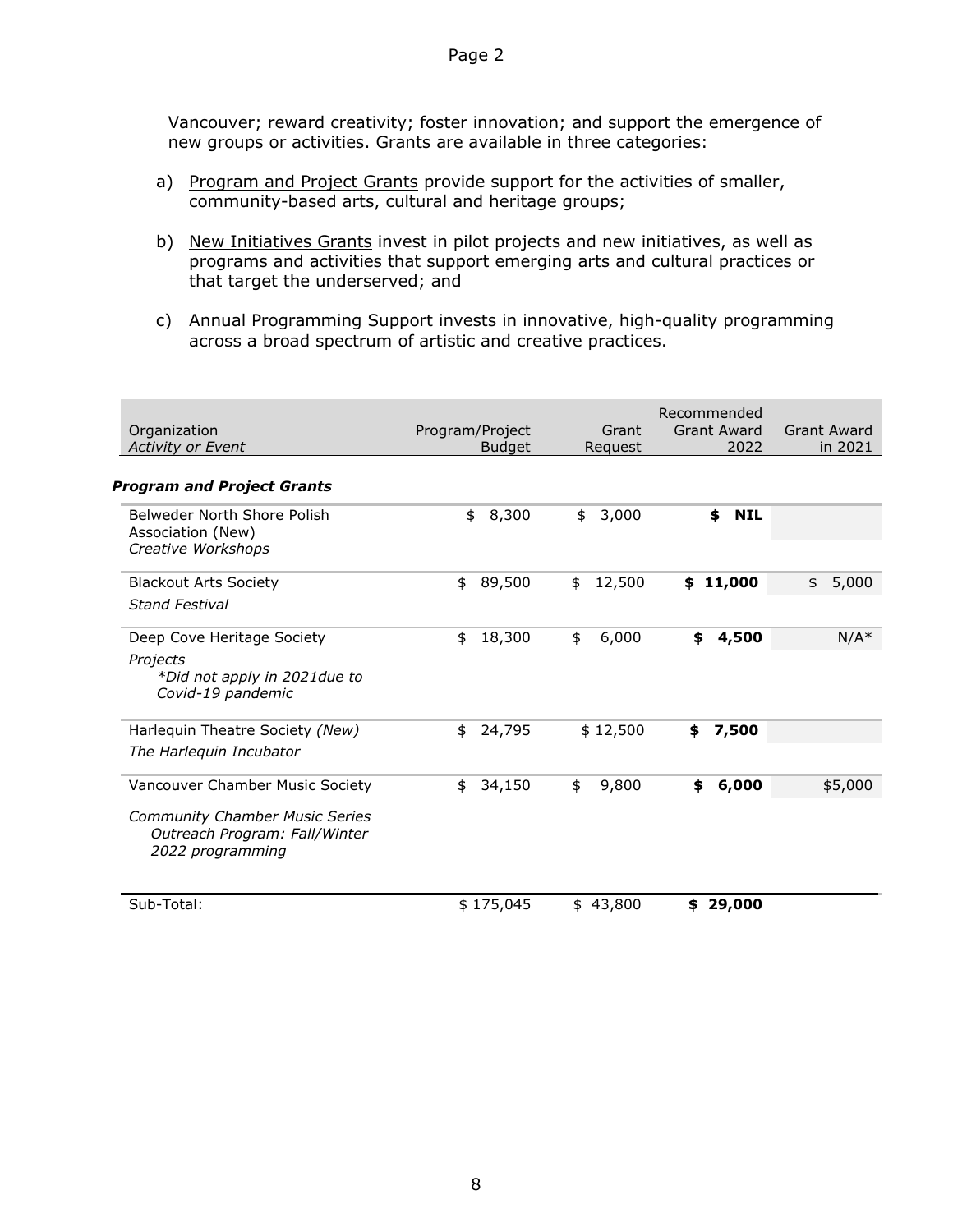| Organization<br><b>Activity or Event</b>  | Program/Project<br><b>Budget</b> | Grant<br>Request | Recommended<br><b>Grant Award</b><br>2022 | <b>Grant Award</b><br>in 2021 |
|-------------------------------------------|----------------------------------|------------------|-------------------------------------------|-------------------------------|
| New Initiatives Grants                    |                                  |                  |                                           |                               |
| VCDM (*New)<br>Tethered: The Performances | 17,280<br>\$                     | \$<br>5,000      | 3,025<br>\$                               | $N/A^*$                       |
| Sub-Total:                                | \$17,280                         | \$5,000          | \$3,025                                   |                               |
| Organization<br><b>Activity or Event</b>  | Program/Project<br><b>Budget</b> | Grant<br>Request | <b>Grant Award</b><br>2022                | <b>Grant Award</b><br>in 2021 |
| Annual Programming Support                |                                  |                  |                                           |                               |
| Laudate Singers Society                   | \$<br>140,122                    | \$22,500         | \$17,000                                  | \$12,000                      |
|                                           |                                  |                  |                                           |                               |
| Sub-Total:                                | \$140,122                        | \$22,500         | \$17,000                                  |                               |
| Total:                                    | 332,447<br>\$                    | \$71,300         | 49,025<br>\$                              |                               |

**2. Celebrations and Events Grants** support a range of events that enrich quality of life or foster community connections by bringing people together in a celebratory and creative environment. Grants are available in the following categories:

- a) Community Events are single-day events at a local, neighbourhood scale that foster community connections and contribute to residents' sense of belonging, identity and place;
- b) Major Celebrations are signature single and multi-day events at a regional scale that mix culturally relevant arts programming with a significant program of other activities and entertainments; and
- c) Arts Festivals are usually multi-venue events that present a coordinated program of innovative and entertaining arts programming.

| Organization - Event or Festival                                                                        | Event Budget | Grant<br>Reguest | Recommended<br>Grant Award<br>2022 | Grant Award<br>in 2021 |
|---------------------------------------------------------------------------------------------------------|--------------|------------------|------------------------------------|------------------------|
| <b>Community Events</b>                                                                                 |              |                  |                                    |                        |
| Lynn Valley Village Association<br>Family Fun Day (New)                                                 | \$6,250      | \$2,250          | \$<br>1,000                        |                        |
| North Shore Veterans Council<br>Remembrance Day Ceremony<br>* Did not apply for funding due to<br>COVID | \$15,500     | \$4,500          | \$4,000                            | $$ N/A*$               |
| Sub-Total:                                                                                              | \$21,750     | \$6,750          | 5,000<br>\$                        |                        |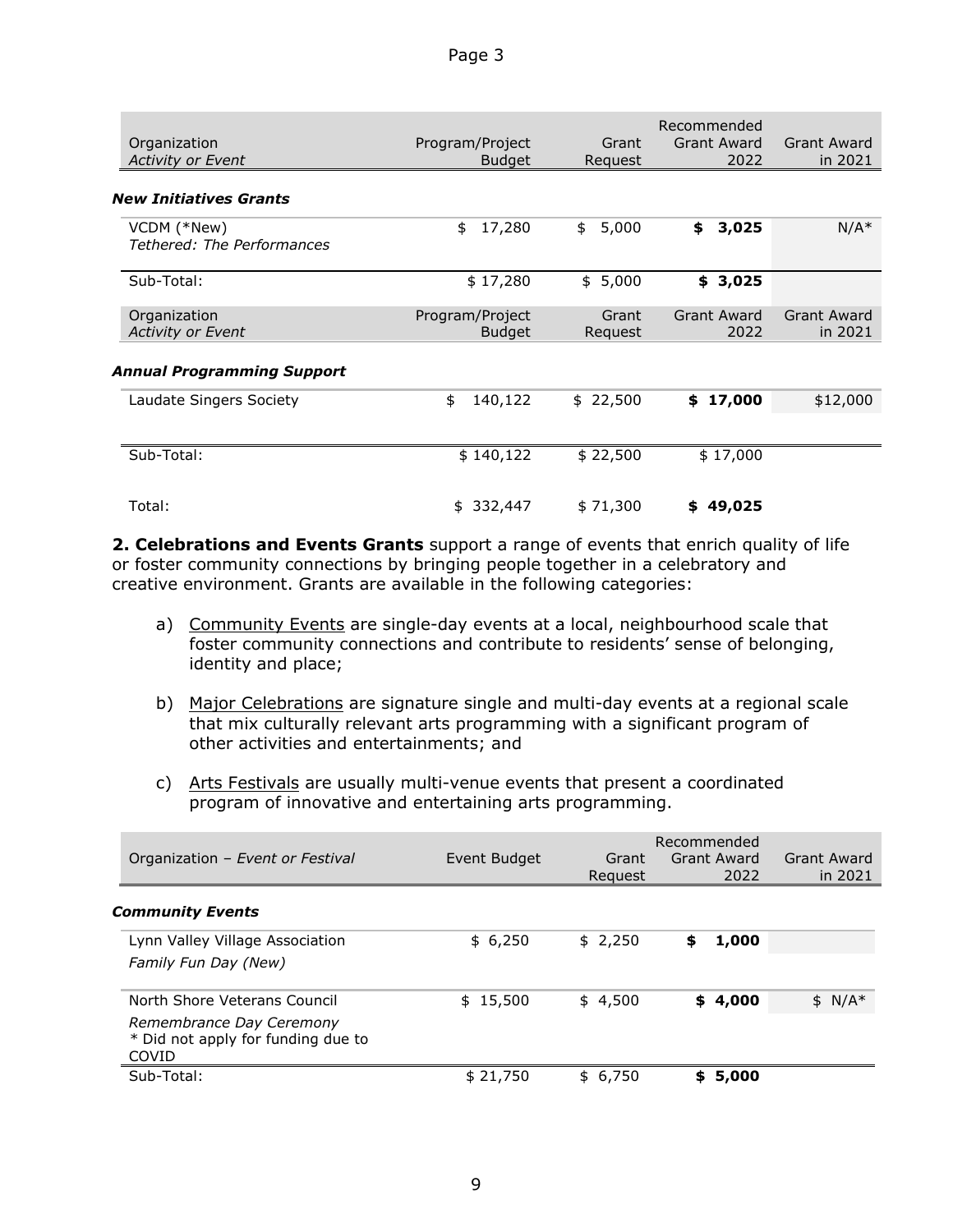|                                                  |              |                  | Recommended                |                    |
|--------------------------------------------------|--------------|------------------|----------------------------|--------------------|
| Organization - Event or Festival                 | Event Budget | Grant            | <b>Grant Award</b>         | <b>Grant Award</b> |
|                                                  |              | Request          | 2022                       | in 2021            |
| <b>Major Celebrations</b>                        |              |                  |                            |                    |
| Belweder North Shore Polish Association          | \$36,950     | \$10,000         | 7,000<br>\$                | 6,000<br>\$        |
| Polish Festival                                  |              |                  |                            |                    |
| Rotary Club of Lions Gate                        | \$22,000     | \$6,600          | \$5,500                    | \$10,000           |
| Canada Day Celebrations                          |              |                  |                            |                    |
| Vancouver International Mountain Film            | \$70,000     | \$12,500         | \$11,000                   |                    |
| Festival (New)<br><b>VIMFF Celebrates Canada</b> |              |                  |                            |                    |
|                                                  |              |                  |                            |                    |
| Sub-Total:                                       | \$128,950    | \$29,100         | \$23,500                   |                    |
|                                                  |              |                  |                            |                    |
|                                                  |              |                  |                            |                    |
|                                                  |              |                  | Recommended                | <b>Grant Award</b> |
| Organization - Event or Festival                 | Event Budget | Grant<br>Request | <b>Grant Award</b><br>2022 | in 2021            |
|                                                  |              |                  |                            |                    |
| <b>Arts Festivals</b>                            |              |                  |                            |                    |
| Artist For Conservation Festival                 | \$165,000    | \$18,500         | 15,000<br>\$               | 13,500<br>\$       |
|                                                  |              |                  |                            |                    |
| Sub-Total:                                       | \$165,000    | \$18,500         | \$15,000                   |                    |
| Total:                                           | \$315,700    | \$54,350         | \$43,500                   |                    |
|                                                  |              |                  |                            |                    |

**Community Public Art Grants** support community groups seeking to work with artists and engage the creative potential of local populations in the design or development of small to medium-sized, permanent or temporary public art projects. Requests for funding comes through the Arts & Culture Grants Review Committee however the funds are provided separately through project accounts at the District of North Vancouver and the City of North Vancouver. No applications were received.

# **BUDGET IMPLICATIONS:**

The 2022 Arts and Culture Grants budget is \$881,486. This report recommends grants in the amount of \$92,525 be approved. This would bring the total funds allocated to \$881,482 which completes the allotment of the 2022 budget.

# **CONCURRENCE AND COMMUNICATION PLAN:**

The Arts & Culture Grant program and funding requirements are communicated through individual meetings, email, the NVRC Arts Newsletter and NVRC social media, and verbally at the North Shore Arts and Culture roundtable (held quarterly). NVRC Cultural Services also offer opportunities to discuss and review grant streams and criteria.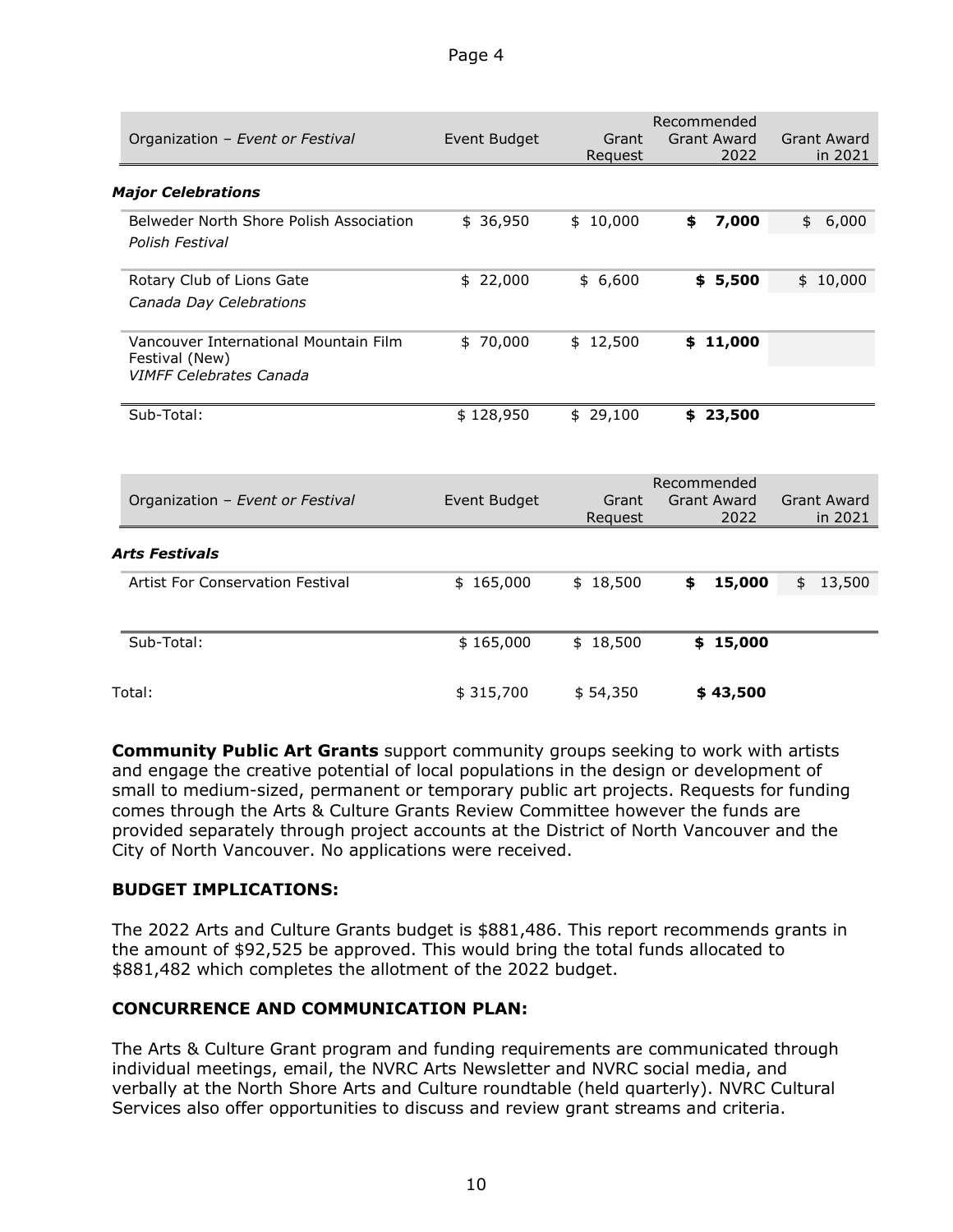The recommendations are made to the Commission by the Arts & Culture Grants Review Committee. Upon Commission approval, applicants are notified within five business days, provided a Notice of Award and required to submit a signed Grant Acceptance Form. All grant recipients must comply with the terms and conditions of the grants program and use the awarded funds as outlined in their application.

As required by policy the NVRC informs Councils annually of the organizations, services and initiatives funded through the Arts and Culture Grants program.

# **POLICY/AUTHORITY:**

Authority to allocate funding in accordance with the Arts and Culture Grants policy is delegated by the City of North Vancouver and District of North Vancouver to the North Vancouver Recreation and Culture Commission. The Commission approves recommendations for grant allocations from the Arts & Culture Grants Review Committee.

# **CONCLUSION:**

The grants recommended in this report support artistic leadership, encourage the advancement of different artistic and cultural practices, and foster a creative and engaged community. They also deliver on a wide range of important community outcomes such as combating social isolation, providing opportunities for creative community engagement, and supporting inclusion and diversity.

The provision of grants is key to ensuring the survival and resilience of the arts and cultural sector in North Vancouver. The grants recommended in this report are consistent with the NVRC's Strategic Plan and Official Community Plans for both the City of North Vancouver and District of North Vancouver.

allern

\_\_\_\_\_\_\_\_\_\_\_\_\_\_\_\_\_\_\_\_\_\_\_\_\_\_\_\_\_\_\_\_\_ Jennifer Wilson Manager of Recreation & Culture Services

\_\_\_\_\_\_\_\_\_\_\_\_\_\_\_\_\_\_\_\_\_\_\_\_\_\_\_\_\_\_\_\_\_

Heather A. Turner Director of Recreation & Culture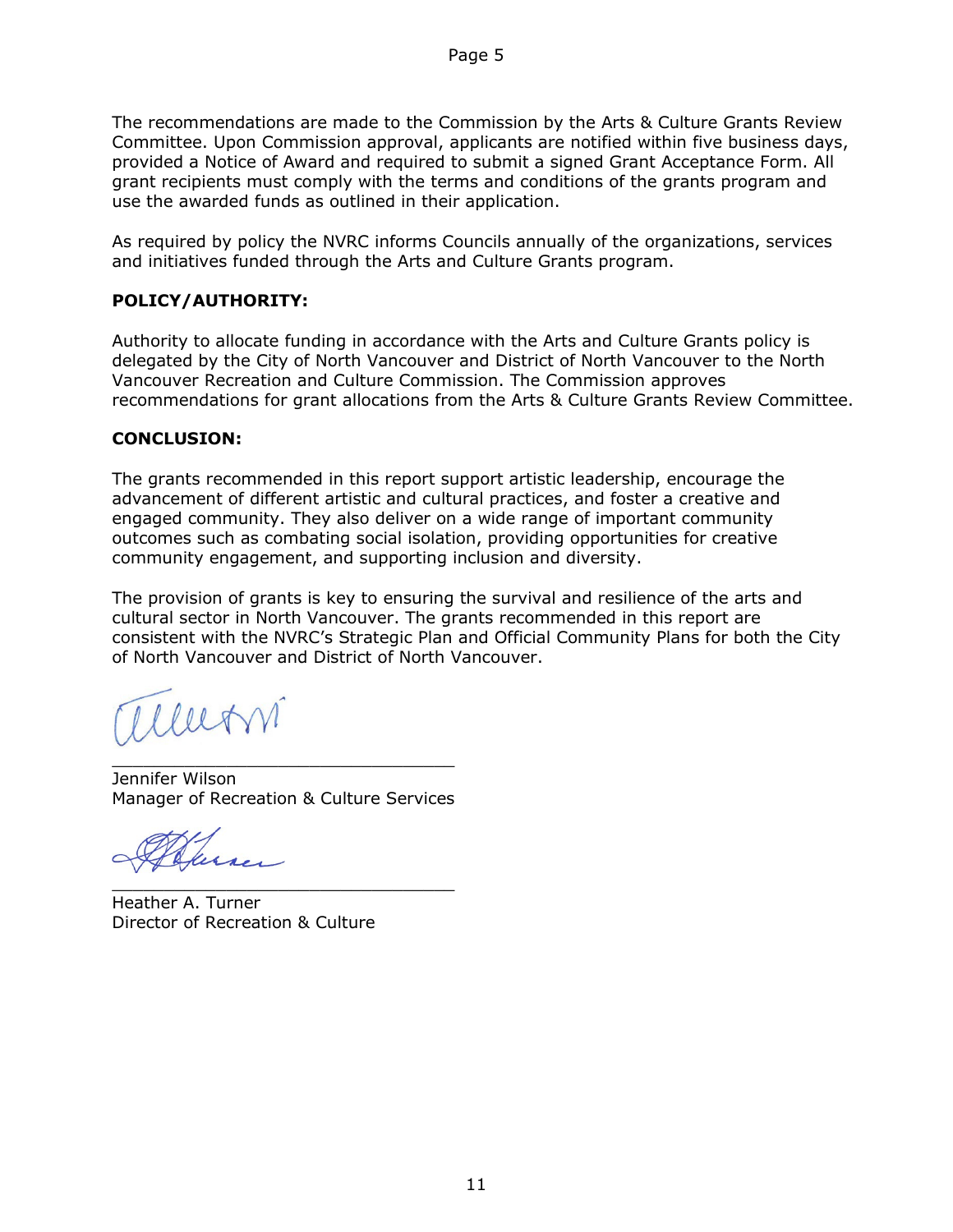# **Attachment 1**

# **2022 Arts and Culture Grants, Late Intake: Summary of Grant Requests and Recommendations**

# **NEW INITIATIVES GRANTS**

| <b>APPLICANT, Program, Project or Activity</b>                                                                                                                                                                                                                                       | <b>Criteria</b>                         | <b>Program</b><br><b>Budget</b> | <b>Grant</b>               |
|--------------------------------------------------------------------------------------------------------------------------------------------------------------------------------------------------------------------------------------------------------------------------------------|-----------------------------------------|---------------------------------|----------------------------|
| 1. VDCM, Tethered: Performances                                                                                                                                                                                                                                                      | Partnering with<br>eligible non-profit, | 2022 Projected<br>\$17,280      | 2022, Requested<br>\$5,000 |
| VDCM is an interdisciplinary dance pairing of two artists, Virginia<br>Duivenvoorden and Kay Huang Barnes. Their project integrates indoor<br>and outdoor performances with an art installation. Two performances<br>will be located in parks and one at Presentation House Theatre. | Presentation<br>House Theatre           |                                 | Recommended<br>\$3,025     |
| <b>Committee comments:</b> This work has an interactive component and<br>supports community connection.                                                                                                                                                                              |                                         |                                 |                            |

# **PROGRAM AND PROJECT GRANTS**

| <b>APPLICANT, Program, Project or Activity</b>                                                                                                                                                                                                                                                                    | <b>Criteria</b>           | <b>Program</b><br><b>Budget</b> | <b>Grant</b>              |
|-------------------------------------------------------------------------------------------------------------------------------------------------------------------------------------------------------------------------------------------------------------------------------------------------------------------|---------------------------|---------------------------------|---------------------------|
| 2. BELWEDER NORTH SHORE POLISH ASSOCIATION, Creative<br><b>Workshops - Connecting North Shore Residents</b>                                                                                                                                                                                                       | Registered non-<br>profit | 2022 Projected<br>\$8,300       | 2022 Requested<br>\$3,000 |
| The North Shore Polish Association "Belweder", established in 2002,<br>keeps the knowledge of the Polish history, language and culture alive<br>through celebrations of cultural heritage. The proposal is comprised of<br>workshops to create folklore-inspired Christmas/Easter decorations,<br>gifts and toys. |                           |                                 | Recommended<br>\$ NIL     |
| <b>Committee comments:</b> The committee believes the proposed<br>programming would be an appropriate component to the Polish Festival<br>operations occurring in September. A separate grant application has<br>been submitted for the Polish Festival.                                                          |                           |                                 |                           |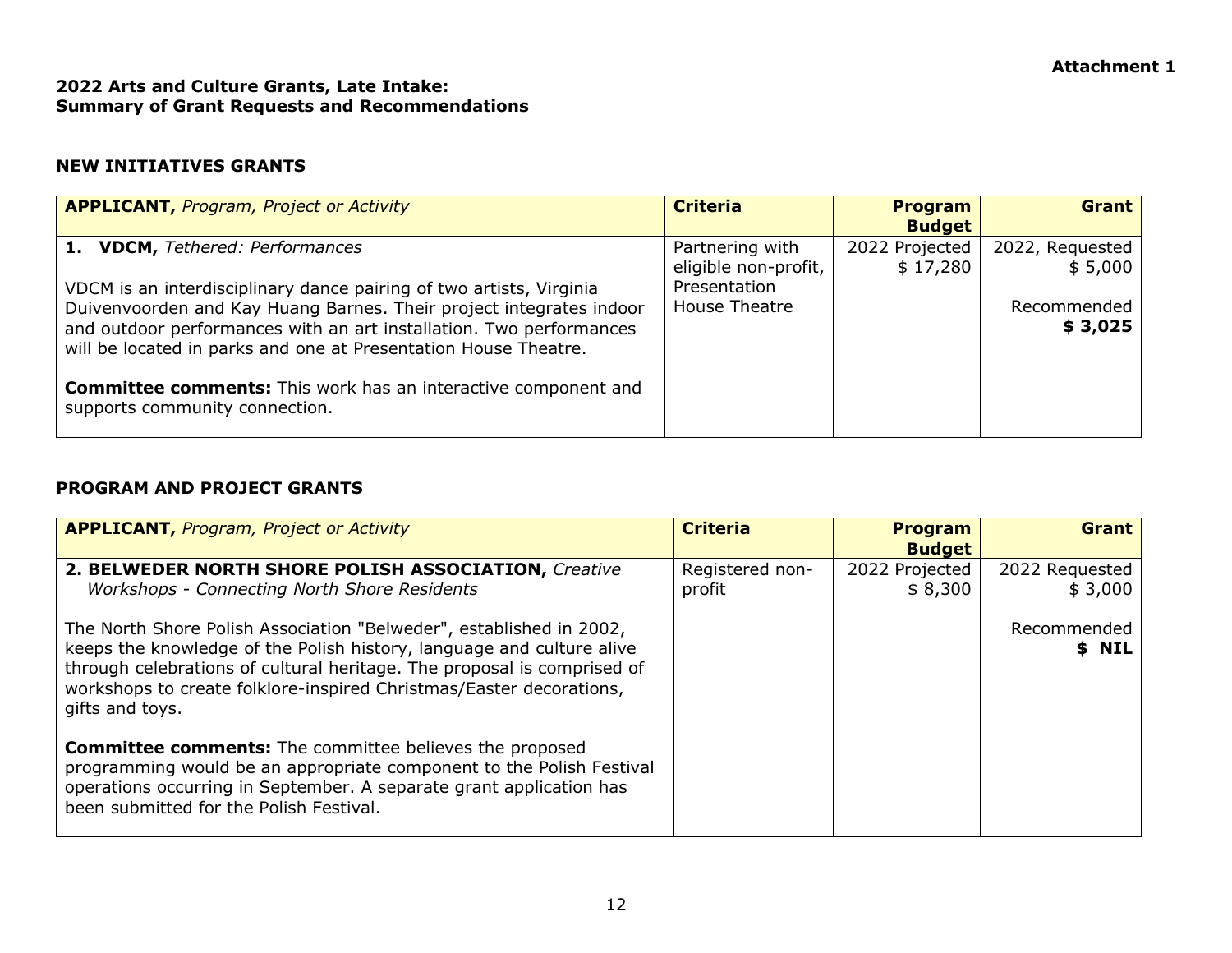| <b>APPLICANT, Program, Project or Activity</b>                                  | <b>Criteria</b> | <b>Program</b>  | Grant           |
|---------------------------------------------------------------------------------|-----------------|-----------------|-----------------|
|                                                                                 |                 | <b>Budget</b>   |                 |
| 3. BLACKOUT ART SOCIETY, STAND Festival                                         | Registered non- | 2022 Projected  | 2022 Requested  |
| The Blackout Arts Society began as a collective of immigrant theatre            | profit          | \$89,500        | \$12,500        |
| artists in 2012. The group presents the STAND (Strength Through Art             |                 |                 | Recommended     |
| Network Diversity) festival and produces theatre performances                   |                 |                 | \$11,000        |
| featuring immigrant and refugee artists highlighting social issues              |                 |                 |                 |
| concerning race, class and gender. The week-long festival consists of           |                 |                 |                 |
| micro-performances, workshops and presentations that centre on                  |                 |                 |                 |
| listening to immigrant/refugee voices and encouraging the development           |                 |                 |                 |
| of emerging immigrant artists.                                                  |                 |                 |                 |
| <b>Committee comments:</b> This organization engages high calibre               |                 |                 |                 |
| presenters that provide strong development value. The festival                  |                 |                 |                 |
| addresses cultural diversity in a unique way.                                   |                 |                 |                 |
|                                                                                 |                 |                 |                 |
| 4. DEEP COVE HERITAGE SOCIETY, Workshops and Projects                           | Registered non- | 2022, Projected | 2022, Requested |
| The Deep Cove Heritage Society, established in 1985, houses an                  | profit          | \$18,300        | \$6,000         |
| archive collection of over 4,000 photographs (some dating back to the           |                 |                 | Recommended     |
| turn of the century), as well as manuscript materials, maps,                    |                 |                 | \$4,500         |
| documents, and oral and written interviews with the area's pioneers.            |                 |                 |                 |
| The collection educates the community on how the past connects with             |                 |                 |                 |
| the present. Its programming includes a workshop series, a student              |                 |                 |                 |
| participation project and a community-based photo archive project. The          |                 |                 |                 |
| approach focuses on people of all ages, youth and the Tsleil-Waututh<br>Nation. |                 |                 |                 |
|                                                                                 |                 |                 |                 |
| <b>Committee comments:</b> There is great value in engaging students, the       |                 |                 |                 |
| neighbourhood and Tsleil-Waututh Nation members and fostering                   |                 |                 |                 |
| intergenerational connections.                                                  |                 |                 |                 |
| 5. HARLEQUIN THEATRE SOCIETY, The Harlequin Incubator                           | Registered non- | 2022 Projected  | 2022 Requested  |
|                                                                                 | profit          | \$24,795        | \$12,500        |
| The Harlequin Theatre Society provides Canadian talent with the                 |                 |                 |                 |
| opportunity to work in a professional performance environment with a            |                 |                 | Recommended     |
| special emphasis on new and emerging artists, i.e. recent university            |                 |                 | \$7,500         |
| graduates, as well as artists of colour. (continued)                            |                 |                 |                 |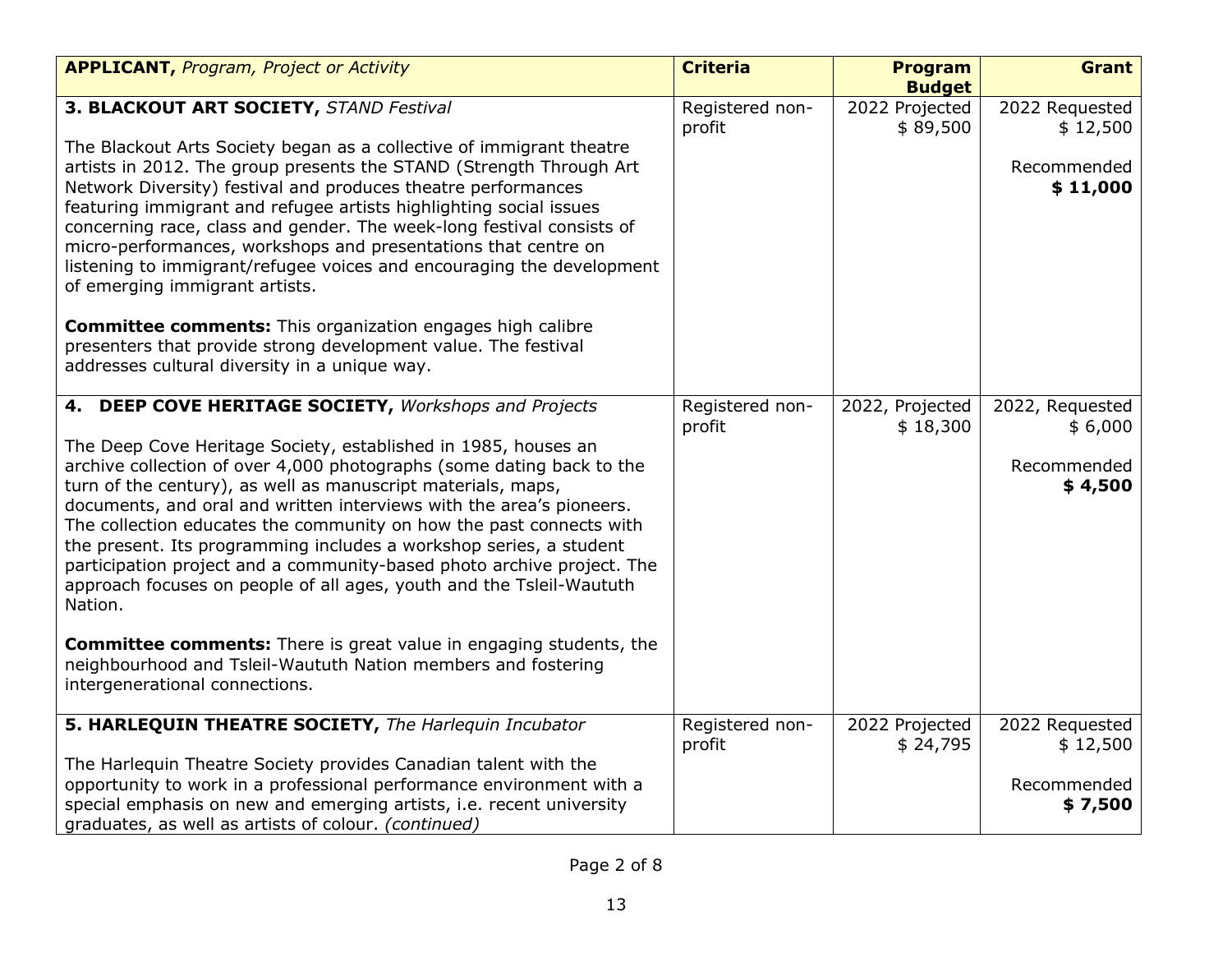| <b>APPLICANT, Program, Project or Activity</b>                                                                                                                                                                                                                                                                                                                                                                                                                                                                                                                                                                                                                                                                                                                        | <b>Criteria</b> | <b>Program</b><br><b>Budget</b> | <b>Grant</b>           |
|-----------------------------------------------------------------------------------------------------------------------------------------------------------------------------------------------------------------------------------------------------------------------------------------------------------------------------------------------------------------------------------------------------------------------------------------------------------------------------------------------------------------------------------------------------------------------------------------------------------------------------------------------------------------------------------------------------------------------------------------------------------------------|-----------------|---------------------------------|------------------------|
| <i>(continued)</i> The Society's Incubator program is designed to facilitate<br>research, creation and production of new works. This program was<br>deliberately created to promote inclusivity and equity by bringing<br>together artists from varied and marginalized communities. The Society<br>focuses on developing stories not usually told on a large platform and to<br>create new Canadian works that showcase the landscape and diversity<br>of BC and its people. The proposed project involves eight to 10 artists<br>and is a teen drama with an interactive live finale entitled "I Killed<br>Maddie Forbes."<br><b>Committee comments:</b> This organization has successfully woven<br>diversity, inclusion and artistic development into their work. |                 |                                 |                        |
| 6. VANCOUVER CHAMBER MUSIC SOCIETY, Community Chamber                                                                                                                                                                                                                                                                                                                                                                                                                                                                                                                                                                                                                                                                                                                 | Registered non- | 2022, Projected                 | 2022, Requested        |
| Music Series Outreach Program: fall/winter 2022 programming                                                                                                                                                                                                                                                                                                                                                                                                                                                                                                                                                                                                                                                                                                           | profit          | \$34,150                        | \$9,800                |
| The Vancouver Chamber Music Society provides performance<br>opportunities for emerging professional musicians and internationally<br>acclaimed Canadian artists. It produces a number of concert series<br>across the Lower Mainland. The current application is for a Matinee<br>Series (four Wednesdays) at Highlands United Church in Edgemont<br>Village in the fall/winter of 2022 featuring highly acclaimed BC and<br>Canadian musicians.                                                                                                                                                                                                                                                                                                                      |                 |                                 | Recommended<br>\$6,000 |
| <b>Committee comments:</b> The committee appreciates the high calibre of<br>BC and Canadian artists and sees value in hosting these events locally.<br>The Society received a 2022 grant for their spring series earlier this<br>year. The Society did not have their fall/winter programming prepared<br>when they previously applied therefore are applying again in this intake<br>for their fall programming series.                                                                                                                                                                                                                                                                                                                                              |                 |                                 |                        |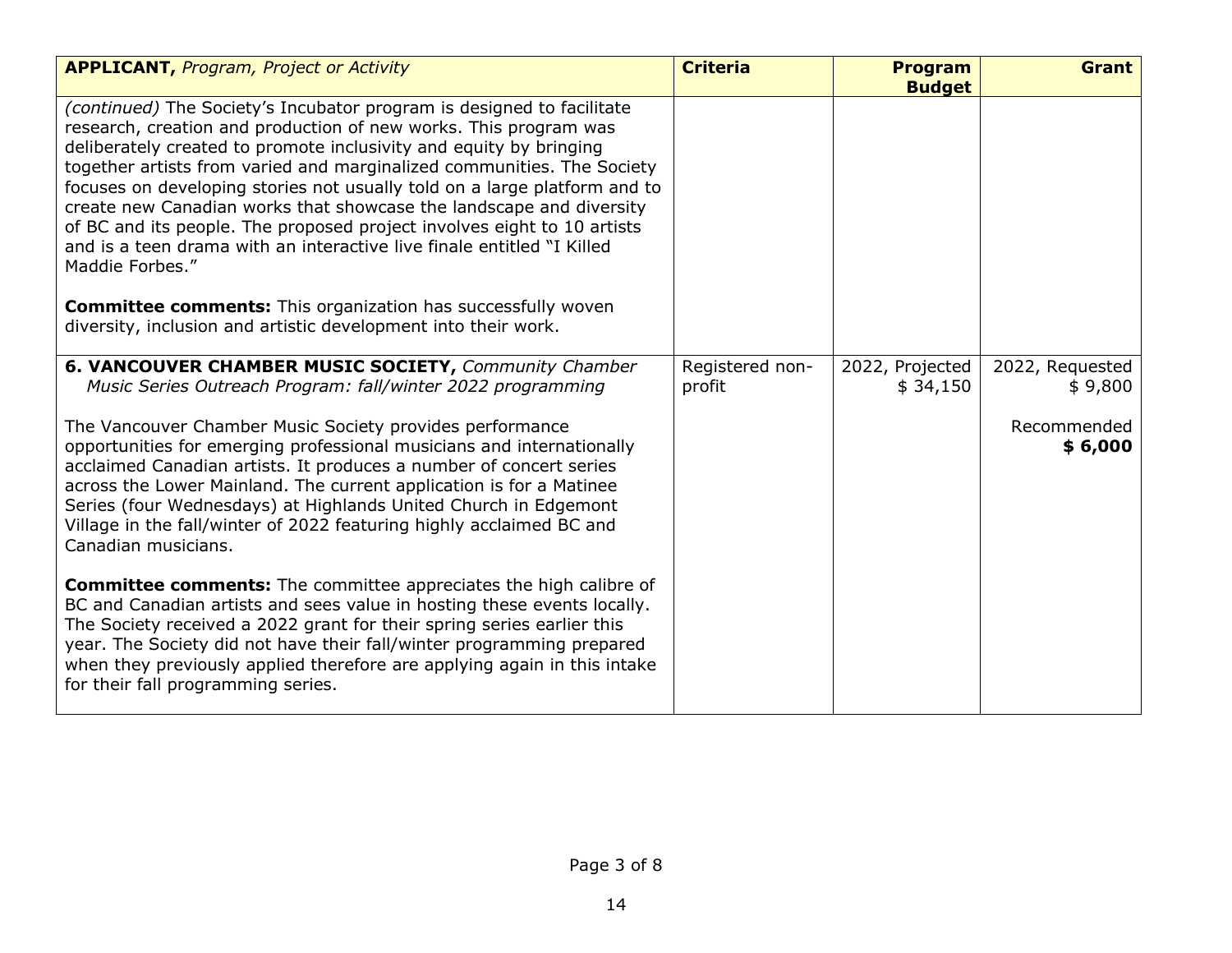# **ANNUAL PROGRAMMING**

| <b>APPLICANT, Program, Project or Activity</b>                                                                                                                                                                                                                                                                                                                                                                                                                                                                                                                                                                                                                                                            | <b>Criteria</b>           | <b>Program</b><br><b>Budget</b> | <b>Grant</b>                |
|-----------------------------------------------------------------------------------------------------------------------------------------------------------------------------------------------------------------------------------------------------------------------------------------------------------------------------------------------------------------------------------------------------------------------------------------------------------------------------------------------------------------------------------------------------------------------------------------------------------------------------------------------------------------------------------------------------------|---------------------------|---------------------------------|-----------------------------|
| 7. LAUDATE SINGERS SOCIETY, 2022-2023 Concert Season                                                                                                                                                                                                                                                                                                                                                                                                                                                                                                                                                                                                                                                      | Registered non-<br>profit | 2022 Projected<br>\$140,122     | 2022, Requested<br>\$22,500 |
| Since 1995, the Laudate Singers Society has been the only semi-<br>professional chamber choir of its kind on the North Shore. In 2021, the<br>Society added an intermediate choir, Paragon Singers, in order to<br>involve a greater number of singers and bring Choral music to a wider<br>audience. Laudate has an active composer-in-residence program and<br>continues to commission and present new work by Canadian composers.<br>In addition to offering a high-quality concert series spanning a wide<br>range of musical traditions, the proposed 2022 series features a<br>performance at the Remembrance Day Ceremony in Victoria Park at the<br>Cenotaph and free, family Christmas concerts. |                           |                                 | Recommended<br>\$17,000     |
| <b>Committee comments:</b> The Committee acknowledges the high quality<br>of choral singers and appreciates the value the experience has for the<br>community performers and for the audience. It has recommended<br>funding for this group since the early 2000s.                                                                                                                                                                                                                                                                                                                                                                                                                                        |                           |                                 |                             |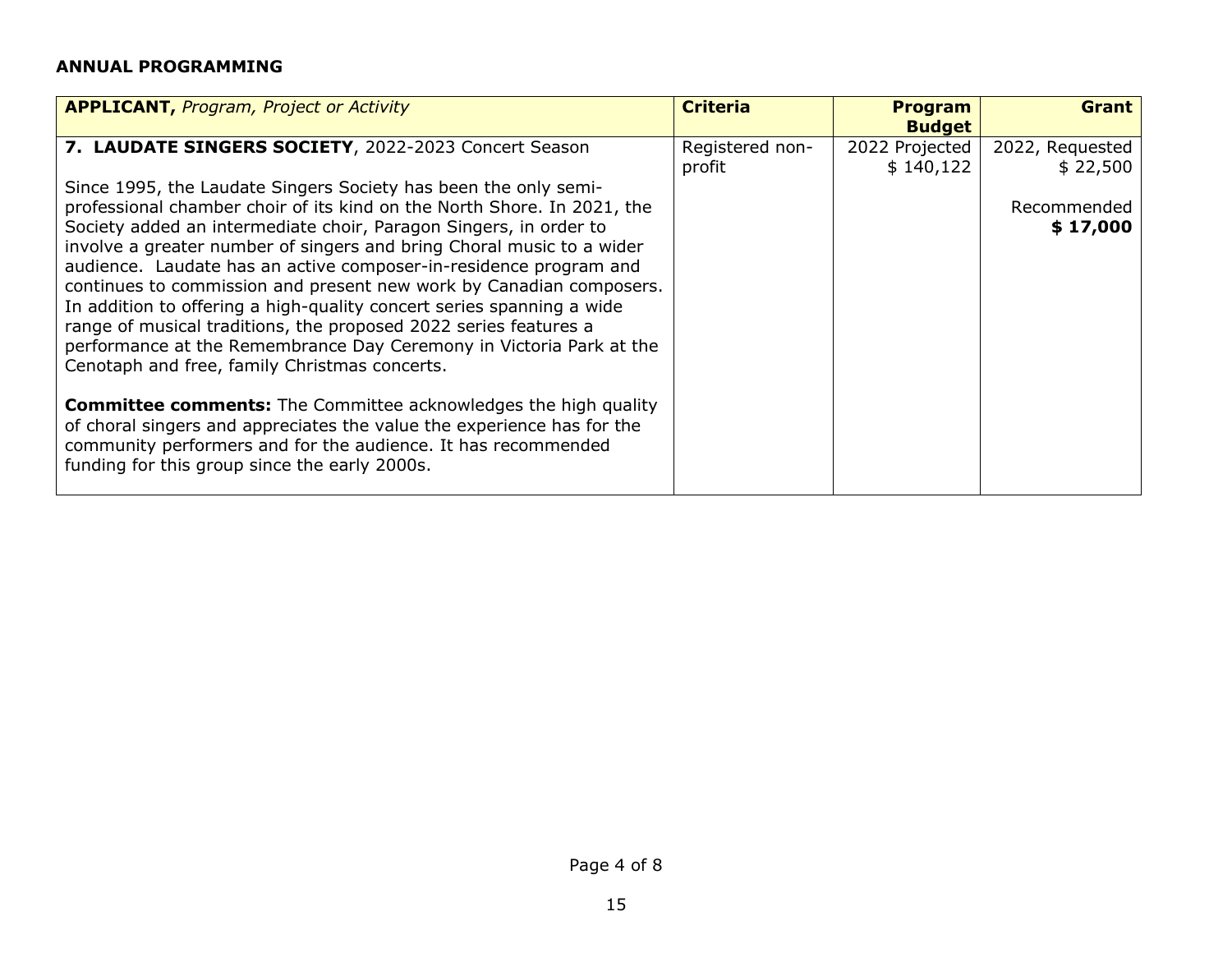# **COMMUNITY EVENTS**

| <b>APPLICANT, Program, Project or Activity</b>                                                                                                                                                                                                                                                                                                                                                                                                                                                                                                                                                                                                                                | <b>Criteria</b>           | <b>Program</b><br><b>Budget</b> | <b>Grant</b>                                        |
|-------------------------------------------------------------------------------------------------------------------------------------------------------------------------------------------------------------------------------------------------------------------------------------------------------------------------------------------------------------------------------------------------------------------------------------------------------------------------------------------------------------------------------------------------------------------------------------------------------------------------------------------------------------------------------|---------------------------|---------------------------------|-----------------------------------------------------|
| 8. LYNN VALLEY COMMUNITY ASSOCIATION, Family Fun Day<br>Lynn Valley Community Association is a resource that provides<br>opportunities to participate, foster community pride and build<br>community connections. This inaugural Family Fun Day is a local<br>community celebration bringing neighbours together for a day of fun<br>and old-fashioned activities: sack races, egg and spoon races,<br>community-based bands, puppet shows, face-painting, giant Jenga,<br>balloon-pop, plus roving historical figures.<br><b>Committee comments:</b> The committee appreciates the value of<br>bringing the community together and having music as part of the<br>gathering. | Registered non-<br>profit | 2022 Projected<br>\$6,250       | 2022 Requested<br>\$2,250<br>Recommended<br>\$1,000 |
| 9. REMEMBRANCE DAY CEREMONY, North Shore Veterans Council<br>(NSVCC)                                                                                                                                                                                                                                                                                                                                                                                                                                                                                                                                                                                                          | Registered non-<br>profit | 2022 Projected<br>\$15,500      | 2022 Requested<br>\$4,500                           |
| The NSVCC, established in 1948, supports the annual Remembrance<br>Day Parade and Ceremony at the Cenotaph in Victoria Park, North<br>Vancouver. The ceremony is delivered by volunteers, consisting of<br>retired veterans and active and retired peace officers. Attended by<br>thousands of people each year, this event is one of the largest<br>Remembrance Day services in Canada outside of Ottawa.                                                                                                                                                                                                                                                                    |                           |                                 | Recommended<br>\$4,000                              |
| <b>Committee comments:</b> The Committee recognizes the significant and<br>important community ceremony and the significant outreach and youth<br>involvement.                                                                                                                                                                                                                                                                                                                                                                                                                                                                                                                |                           |                                 |                                                     |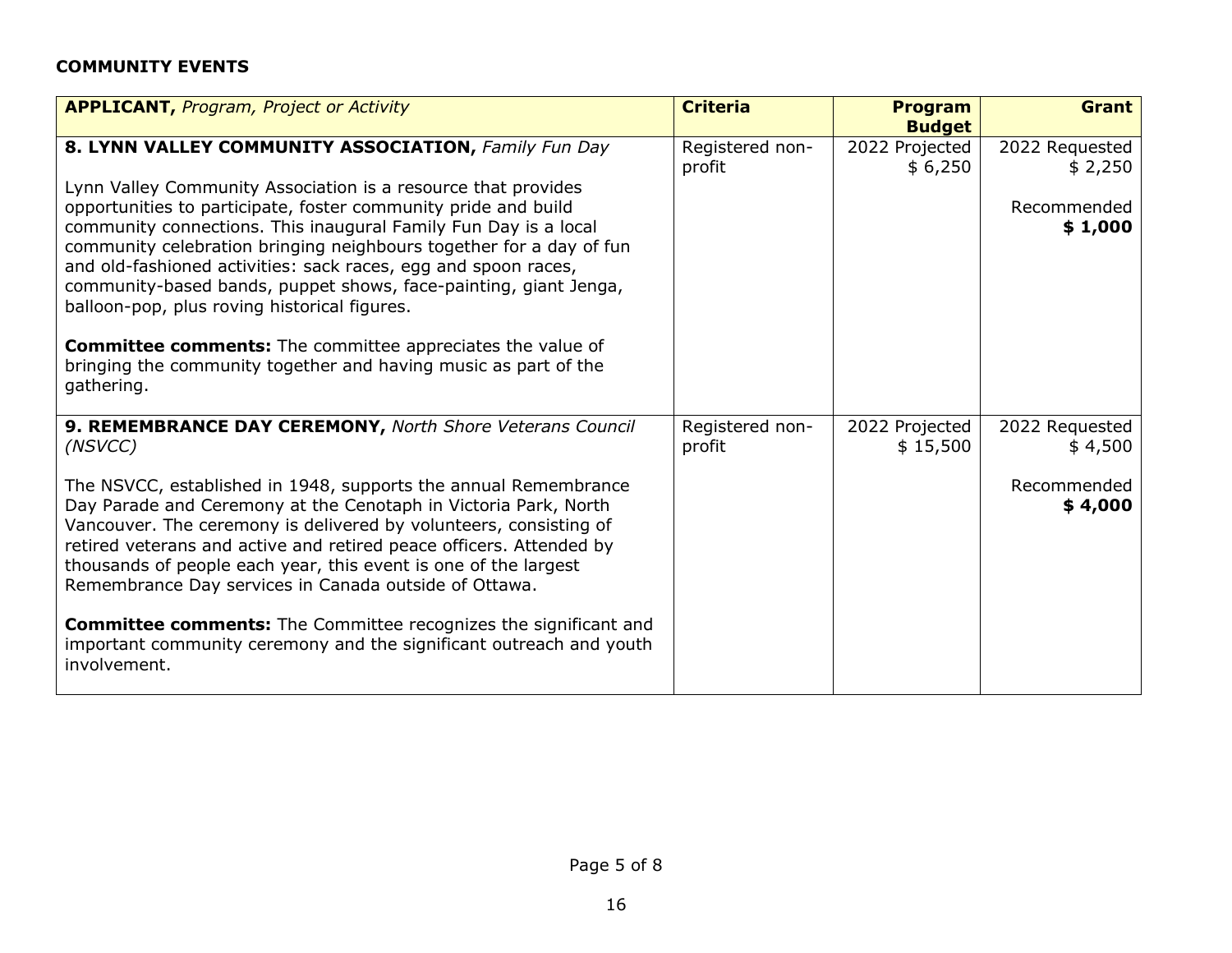# **MAJOR CELEBRATIONS**

| <b>APPLICANT, Program, Project or Activity</b>                                                                                                                                                                                                                                                                                                                                                                                                                                                                                                                                                                                                                                                                                                          | <b>Criteria</b>           | <b>Program</b><br><b>Budget</b> | <b>Grant</b>               |
|---------------------------------------------------------------------------------------------------------------------------------------------------------------------------------------------------------------------------------------------------------------------------------------------------------------------------------------------------------------------------------------------------------------------------------------------------------------------------------------------------------------------------------------------------------------------------------------------------------------------------------------------------------------------------------------------------------------------------------------------------------|---------------------------|---------------------------------|----------------------------|
| 10. BELWEDER NORTH SHORE POLISH ASSOCIATION, Polish<br>Festival                                                                                                                                                                                                                                                                                                                                                                                                                                                                                                                                                                                                                                                                                         | Registered non-<br>profit | 2022 Projected<br>\$36,950      | 2022 Requested<br>\$10,000 |
| The Polish Festival Vancouver celebrates the diversity of many ethnic<br>backgrounds within the community and encourages integration through<br>participation. The Polish Festival will take place at Shipbuilders Square<br>on September 4, 2022. This one-day event will celebrate Polish culture<br>and other cultures in the community. This eight year for the Polish<br>Festival and 20 <sup>th</sup> anniversary for the Association marks a significant<br>milestone for the organization.<br><b>Committee comments:</b> The Committee recognizes this is a significant<br>cultural event involving numerous volunteers, and recommends a one-<br>year grant to provide the opportunity to re-establish itself as it navigates<br>the pandemic. |                           |                                 | Recommended<br>\$7,000     |
| <b>APPLICANT, Program, Project or Activity</b>                                                                                                                                                                                                                                                                                                                                                                                                                                                                                                                                                                                                                                                                                                          | <b>Criteria</b>           | <b>Program</b><br><b>Budget</b> | <b>Grant</b>               |
| 11. ROTARY CLUB OF LIONS GATE, North Vancouver Canada Day<br>Celebration                                                                                                                                                                                                                                                                                                                                                                                                                                                                                                                                                                                                                                                                                | Registered non-<br>profit | 2022 Projected<br>\$22,000      | 2022 Requested<br>\$6,600  |
| For over 20 years, the Rotary Club has been supported to deliver<br>Canada Day festivities. The free community event will take place at the<br>Shipyards with the theme, "A salute to local emergency services". The<br>event includes day-long activities and live entertainment provided by                                                                                                                                                                                                                                                                                                                                                                                                                                                           |                           |                                 | Recommended<br>\$5,500     |
| various North Vancouver artists. Performances will be streamed on<br>YouTube and Facebook Live.                                                                                                                                                                                                                                                                                                                                                                                                                                                                                                                                                                                                                                                         |                           |                                 |                            |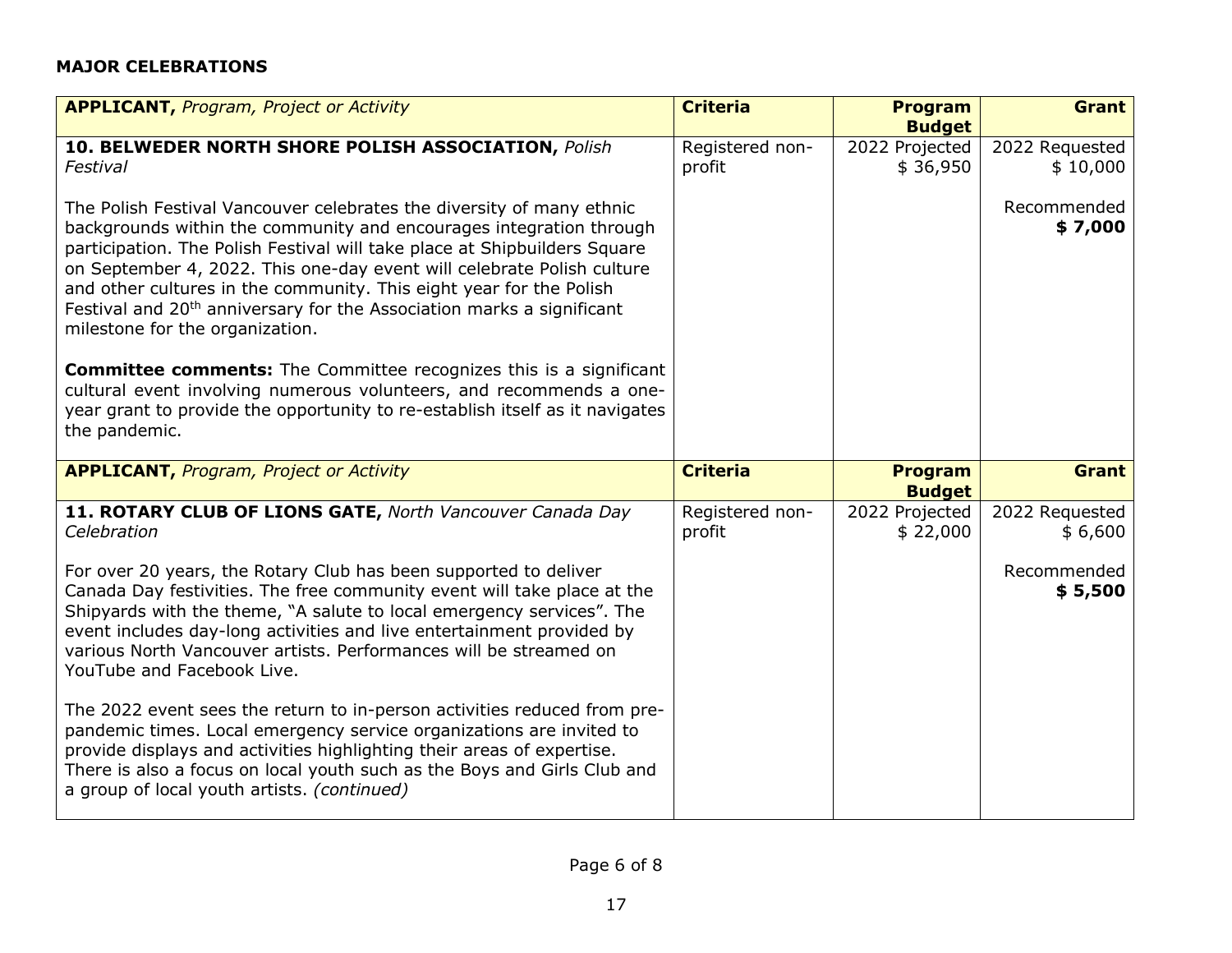| (continued) <b>Committee comments:</b> The Committee appreciates the<br>calibre of artists performing and the shift to recognizing local first<br>responders as a way of respecting the sensitivity around Canada Day for<br>Indigenous people.                                                                                                                                                                                                                                                                                                                                                                                                                                                                                                                                                                                                                                                                                                                                                                                                                                                                                                                                                                                                                                                 |                 |                                 |                         |
|-------------------------------------------------------------------------------------------------------------------------------------------------------------------------------------------------------------------------------------------------------------------------------------------------------------------------------------------------------------------------------------------------------------------------------------------------------------------------------------------------------------------------------------------------------------------------------------------------------------------------------------------------------------------------------------------------------------------------------------------------------------------------------------------------------------------------------------------------------------------------------------------------------------------------------------------------------------------------------------------------------------------------------------------------------------------------------------------------------------------------------------------------------------------------------------------------------------------------------------------------------------------------------------------------|-----------------|---------------------------------|-------------------------|
| <b>APPLICANT, Program, Project or Activity</b>                                                                                                                                                                                                                                                                                                                                                                                                                                                                                                                                                                                                                                                                                                                                                                                                                                                                                                                                                                                                                                                                                                                                                                                                                                                  | <b>Criteria</b> | <b>Program</b><br><b>Budget</b> | <b>Grant</b>            |
| 12. VANCOUVER INTERNATIONAL MOUNTAIN FILM FESTIVAL,                                                                                                                                                                                                                                                                                                                                                                                                                                                                                                                                                                                                                                                                                                                                                                                                                                                                                                                                                                                                                                                                                                                                                                                                                                             | Registered non- | 2022 Projected                  | 2022 Requested          |
| <b>VIMFF "Celebrates Canada"</b>                                                                                                                                                                                                                                                                                                                                                                                                                                                                                                                                                                                                                                                                                                                                                                                                                                                                                                                                                                                                                                                                                                                                                                                                                                                                | profit          | \$70,000                        | \$12,500                |
| VIMFF brings together a community of outdoor enthusiasts, filmmakers,<br>musicians, photographers, environmental activists and local businesses.<br>They produce an anchor Film Festival, a Fall Series, a Mountain<br>Photography Exhibit, a Speaker Series, a Best of the Fest Tour and<br>other activities. In 2022, VIMFF received a three-year operating<br>assistance grant. This grant is in support of VIMFF's inaugural Canada<br>Day celebration on the weekend after July 1: a free, full day celebration<br>of cultural and athletic activities including a community run, a climbing<br>wall, live local music and workshops that teach and celebrate film,<br>photography, adventure and the outdoors. The films focus on stories of<br>Canada, celebrating its diverse and unique landscape, and sharing<br>stories of incredible Canadian outdoor athletes and adventurers. The<br>evening ends with a 1.5-hour film program at the Shipyards on a large<br>outdoor LED screen featuring all-Canadian directors of multi-cultural<br>origin.<br><b>Committee comments:</b> The committee recognizes the value of<br>storytelling through film to show community impact. The committee<br>considers this festival a good response to a more inclusive Canada Day<br>celebration. |                 |                                 | Recommended<br>\$11,000 |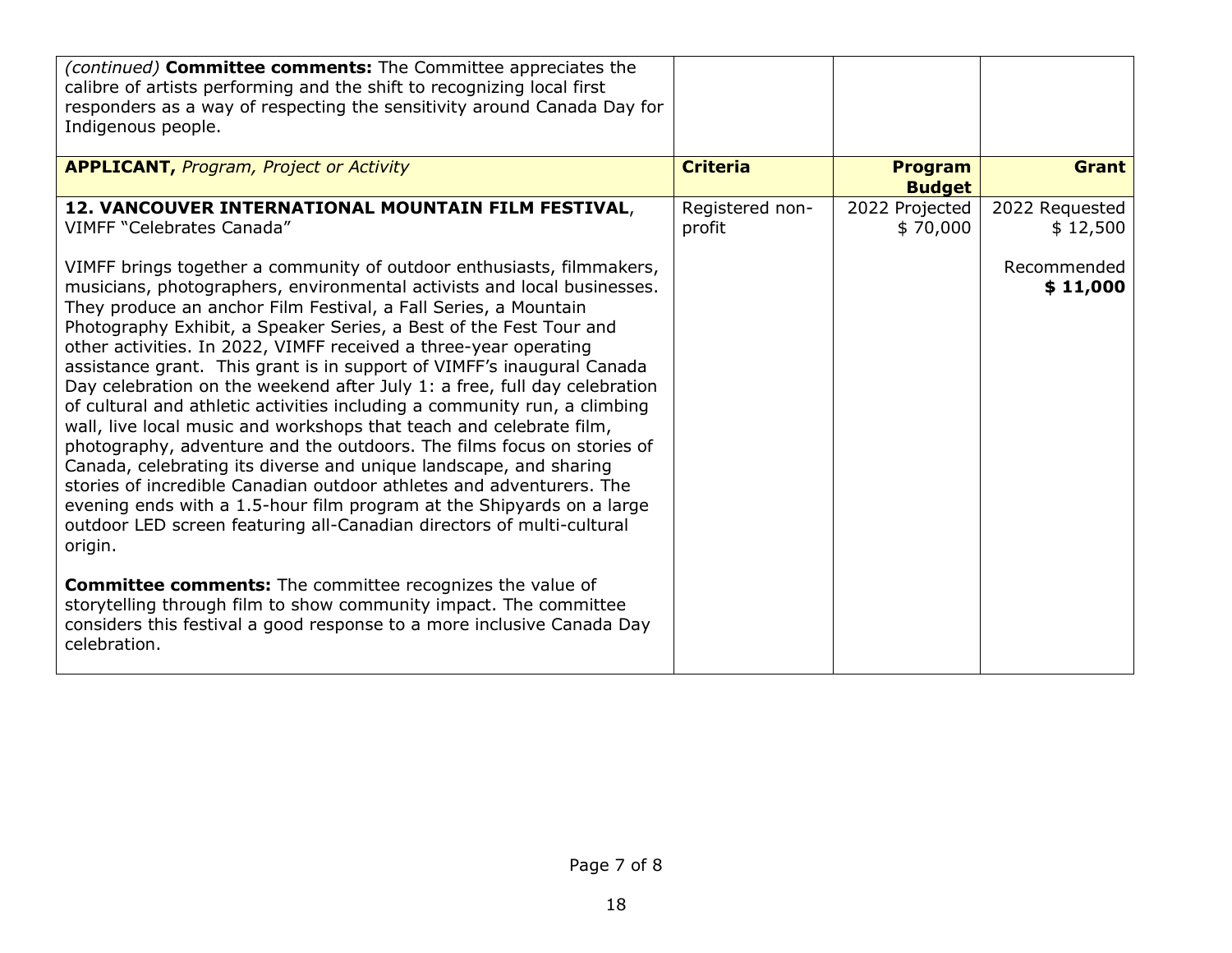# **ART FESTIVALS**

| <b>APPLICANT, Program, Project or Activity</b>                                                                                                                                                                                                                                                                                                                                                                                                                                                                                                                                                                                                        | <b>Criteria</b>                                                           | <b>Program Budget</b>       | <b>Grant</b>                                          |
|-------------------------------------------------------------------------------------------------------------------------------------------------------------------------------------------------------------------------------------------------------------------------------------------------------------------------------------------------------------------------------------------------------------------------------------------------------------------------------------------------------------------------------------------------------------------------------------------------------------------------------------------------------|---------------------------------------------------------------------------|-----------------------------|-------------------------------------------------------|
| <b>13. ARTIST FOR CONSERVATION FESTIVAL</b><br>The Artists for Conservation Festival has been in place for 11 years. It is<br>a multi-day nature-themed arts and culture event that immerses visitors<br>in a cohesive blend of visual art, music and First Nations cultural<br>performances, art workshops/activities, plein-air sketching walks, art<br>and music demos, and film. This year, the festival will provide a<br>combination of in-person and virtual programming including a<br>combination of online-streamed musical performances, a virtual art<br>exhibit and a virtual 360° "Nature Art Walk" through a North Vancouver<br>trail. | Recognized<br>arts,<br>cultural or<br>heritage<br>group and<br>non-profit | 2022 Projected<br>\$165,000 | 2022 Requested<br>\$18,500<br>Recommended<br>\$15,000 |
| <b>Committee comments:</b> The committee recognizes this organization's<br>success in the continued development of community engagement and<br>accessibility along with programming and artistic excellence. The<br>committee recommends a one-year grant to provide the organization<br>with the opportunity to build the in-person North Vancouver portion of<br>the festival as it navigates the pandemic.                                                                                                                                                                                                                                         |                                                                           |                             |                                                       |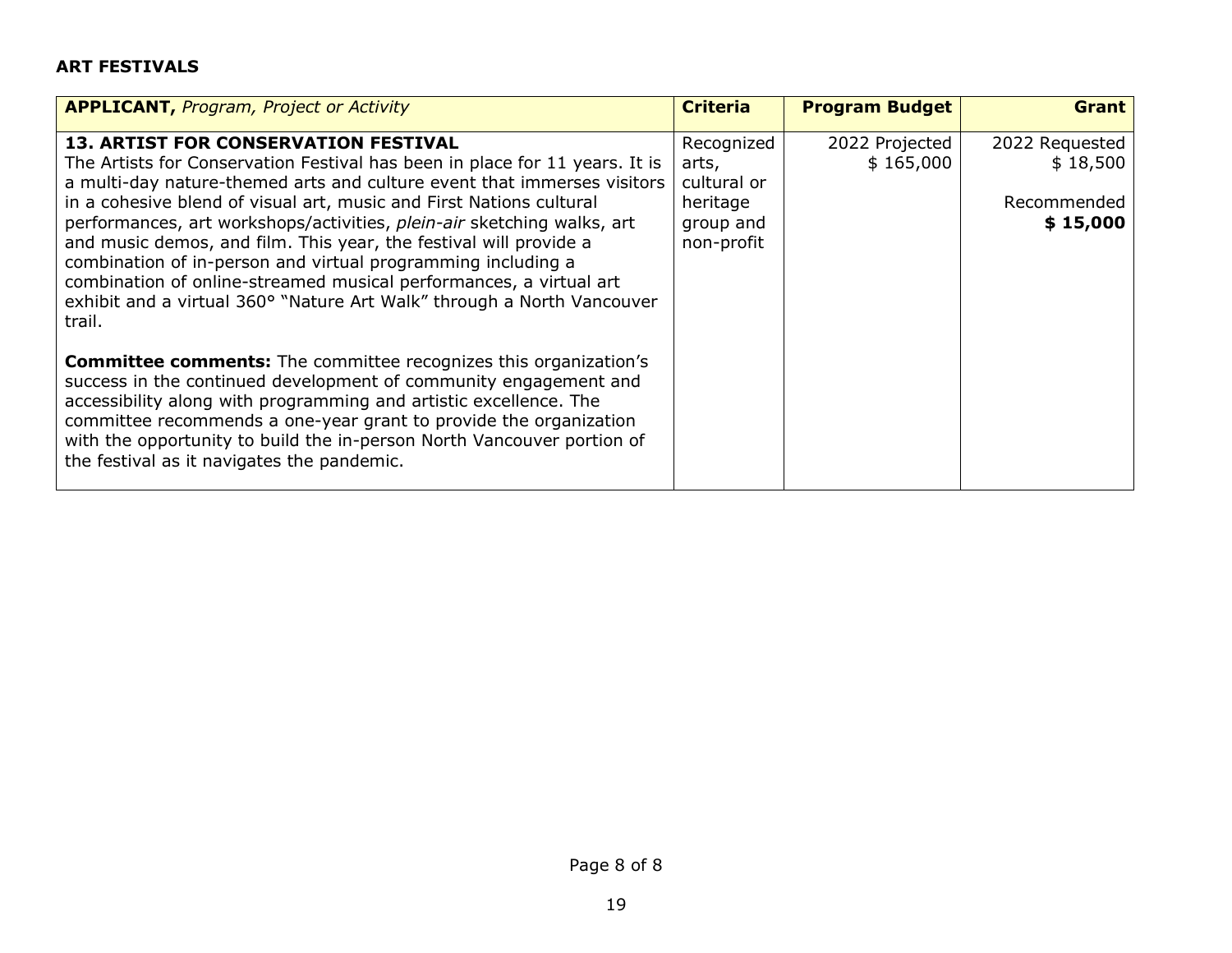

# **Commission Meeting Date: June 23, 2022**

**Report Author: Karen Pighin, Cultural Services Supervisor**

**Subject: Event Hosting Grant Application**

## **RECOMMENDATION:**

**THAT** the Commission approve an Event Hosting Grant in the amount of \$3,000 for the Seymour Golf and Country Club, in support of their hosting the  $117<sup>th</sup>$ Canadian Men's Amateur Golf Championships

## **BACKGROUND:**

The North Vancouver Recreation & Culture Commission (NVRC)'s Event Hosting Grant Program provides financial support for local sport, recreation and cultural organizations seeking to host provincial, inter-provincial, Western Canadian, national or international competitions in North Vancouver.

NVRC was delegated the authority for event hosting grants by City and District Councils in January 2017. NVRC staff review the grant requests from North Vancouver organizations and make recommendations to the Commission for approval.

## **DISCUSSION:**

An Event Hosting Grant application was received on behalf of the Seymour Golf and Country Club to host the 117th Canadian Men's Amateur Golf Championships from August 1-4, 2022.

Supporting documentation verifying that the event is sanctioned by the national sport organization (Golf Canada) has been received, and the application meets the criteria of the Event Hosting Grant guidelines, including the club's status as a non-profit society under the Societies Act.

The recommended grant is the maximum allowable for a national event according to the NVRC Event Hosting Grant Guidelines.

# **BUDGET IMPLICATIONS:**

Funding for the program is provided by the City and District of North Vancouver through the Commission's annual operating budget. The 2022 budget includes \$5,000 for event hosting grants.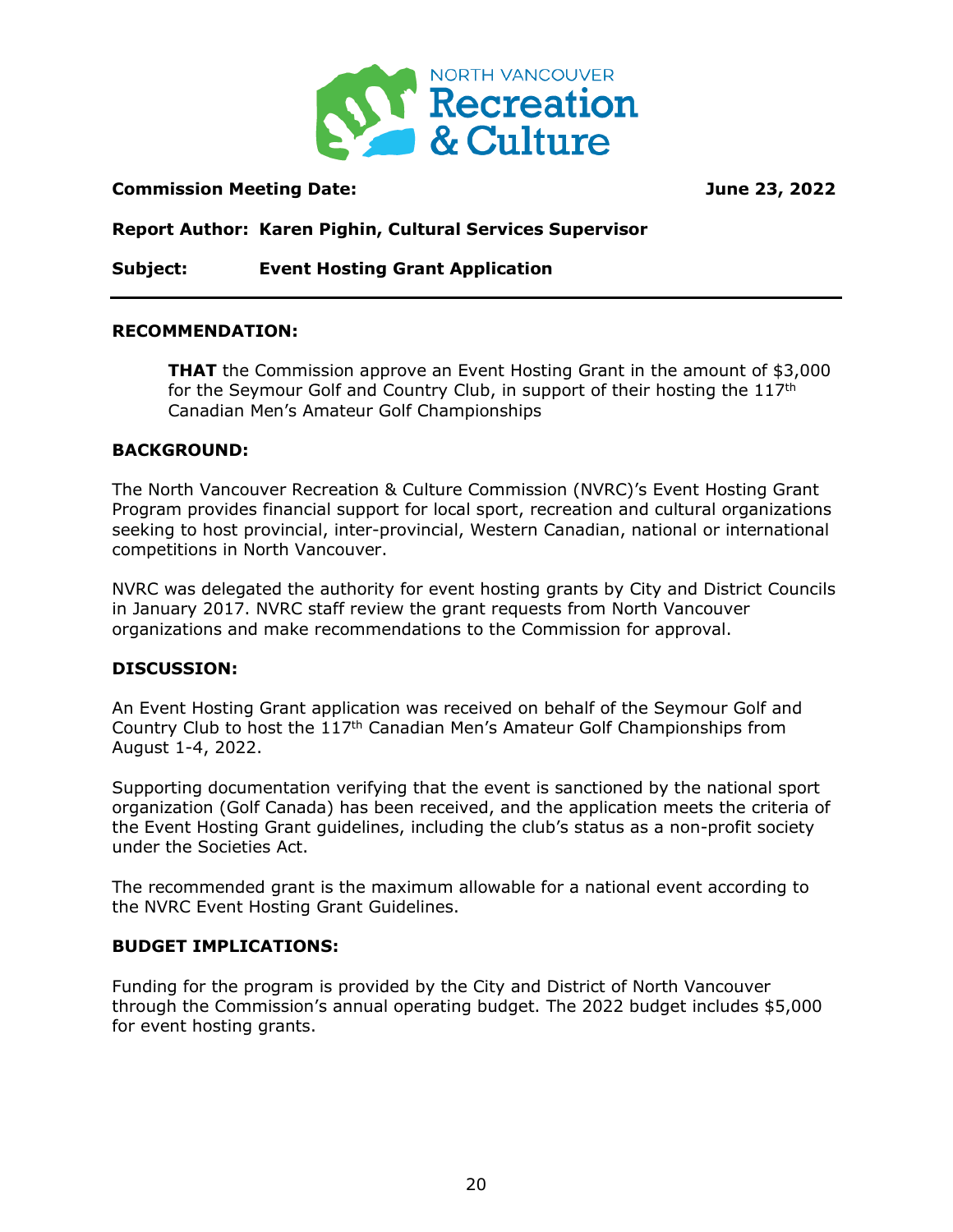# **CONCURRENCE & COMMUNICATION PLAN:**

The Commission's decision will be communicated to the applicant. The current guidelines state that grant recipients are required to publicly acknowledge the contribution.

# **POLICY/AUTHORITY:**

In early 2017, City and District Councils approved the establishment of the new Sport Hosting Incentive Grant Program, and reviewed and approved the Sports Hosting Incentive Grant Guidelines. The program was launched in the fall of 2017.

# **CONCLUSION:**

The event will provide an economic benefit to the community as 240 players as well as their friends and families from across Canada will be coming to North Vancouver and visiting local businesses. This is a high-profile tournament that will draw hundreds of spectators per day and provide a sense of pride for the community. It will also provide up to 100 volunteer opportunities and give young golfers a chance to see and learn from the best amateur golfers in Canada.

allern

 $\overline{a}$ Jennifer Wilson Manager of Recreation & Culture

 $\overline{a}$ Heather A. Turner Director of Recreation & Culture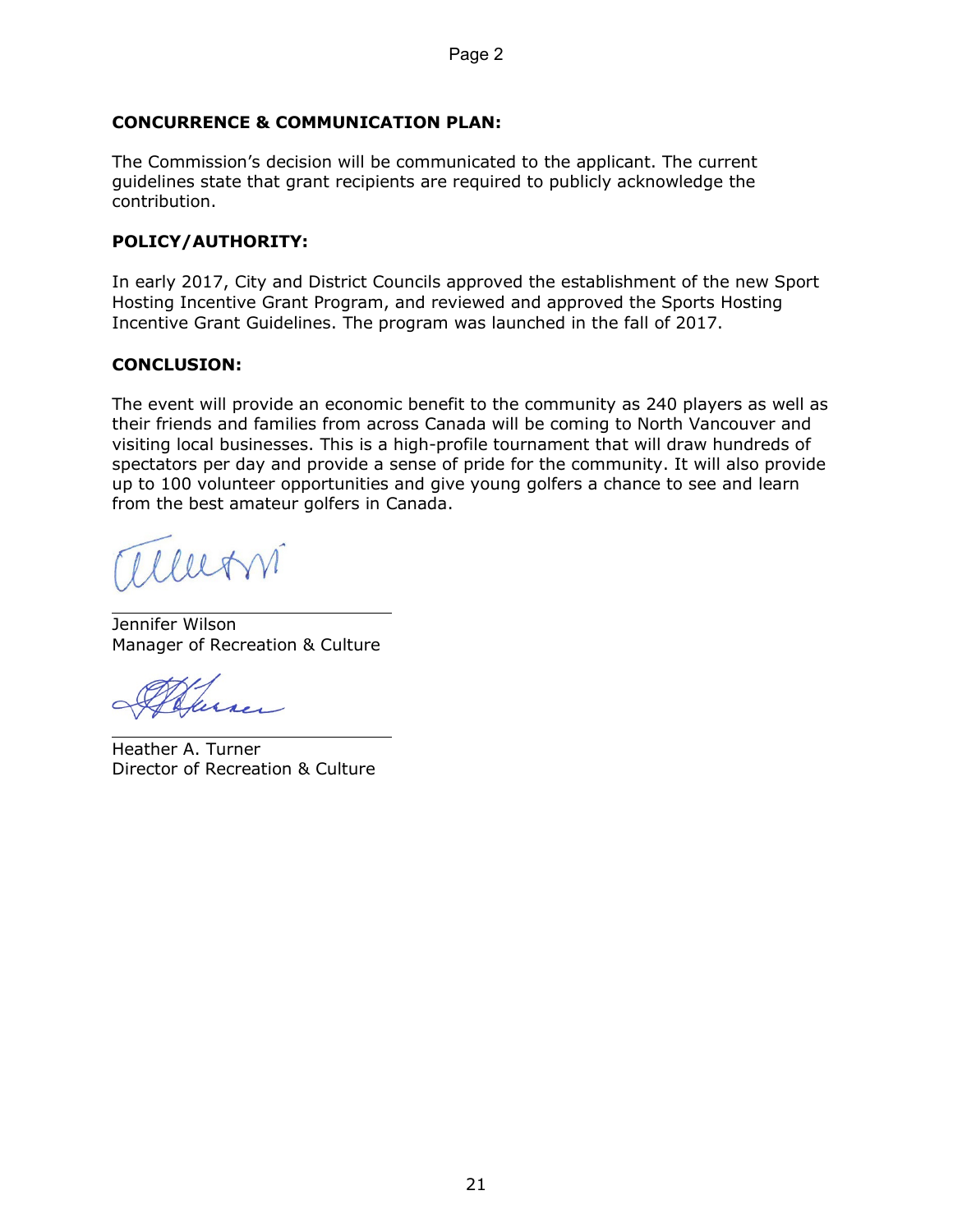

# **Commission Meeting Date: June 23, 2022**

**Report Author: Preston Corrigan, Manager, Technology & Marketing** 

**Subject: Participation Update**

## **RECOMMENDATION:**

**THAT** the Commission receive this report for information.

## **BACKGROUND:**

The North Vancouver Recreation & Culture Commission (NVRC) implemented a new recreation management software system, Perfect Mind, in May 2019. The system enables the tracking of data used to make decisions on program and service development and facility operations.

The key metrics include program registration, fitness membership sales and scans, and drop-in program participation.

This report illustrates the changes in participation in programs and services between January 1, 2019 and May 31, 2022. Due to the launch of the new recreation management software system, the data from 2019 is split, with data covering January 1 to April 31 coming from CLASS (the previous software system), and May 1 to December 31 coming from Perfect Mind. This time period partially overlaps with the COVID-19 pandemic. As a result of COVID-19 related public health measures, the data covering 2020 and 2021 is not representative of typical operations and is not included in this report.

The numbers included in this report are presented through a participation lens and are not intended to be used to compare financial performance.

## **DISCUSSION:**

## Registered Programs

The data below shows the number of total available registered program spaces for all NVRC programs offered during the respective time periods.

| <b>Program Spaces</b> | 31, 2019 | Jan 1 - May 31, 2022 | <b>Change</b> |
|-----------------------|----------|----------------------|---------------|
| Swimming              | 10,694   | 6,580                | $-38.5%$      |
| Skating               | 1,700    | 1,254                | $-26.2%$      |
| General               | 30,264   | 15,436               | $-49%$        |
| <b>Fitness</b>        | 8,100    | 3,365                | -58.5%        |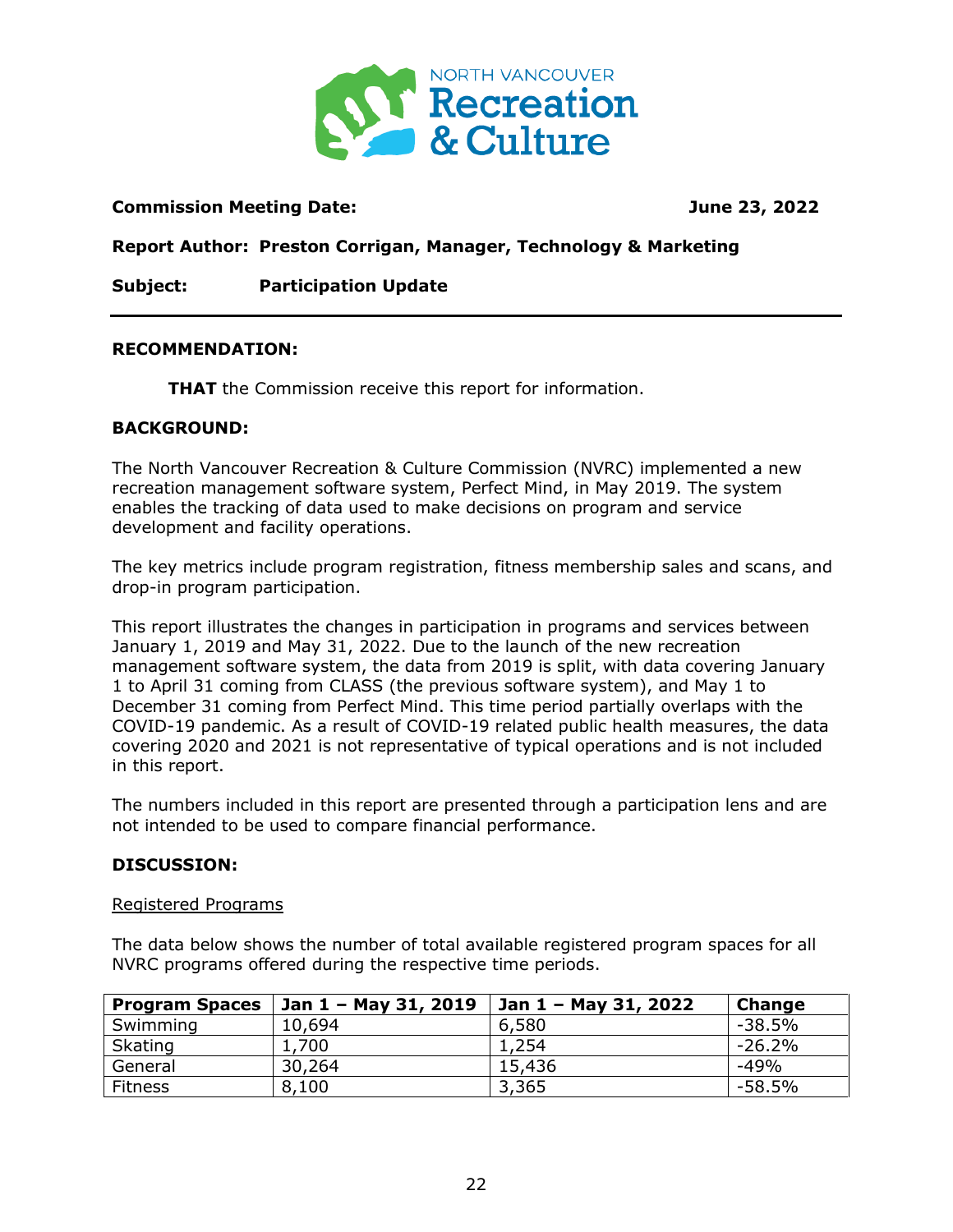The registered program data below includes all registrations completed between January 1 and May 31. Numbers for 2022 are still likely to change as a result of course withdrawals and transfers over the coming weeks and may not match future reports.

| <b>Registrations</b> | Jan 1 - May 31, 2019 | ' Jan 1 – May 31, 2022 | Change   |
|----------------------|----------------------|------------------------|----------|
| Swimming             | 9,118                | 6,174                  | $-32.3%$ |
| <b>Skating</b>       | 1,465                | 1,163                  | $-20.7%$ |
| General              | 19,629               | 12,093                 | $-38.4%$ |
| <b>Fitness</b>       | 4,749                | 2,663                  | $-43.9%$ |

The fill rate of NVRC classes has increased significantly in 2022.

| <b>Fill Rate</b> | Jan 1 - May 31, 2019 | Jan 1 - May 31, 2022 | Change |
|------------------|----------------------|----------------------|--------|
| Swimming         | 85%                  | 94%                  | 9%     |
| <b>Skating</b>   | 86%                  | 93%                  | 7%     |
| General          | 65%                  | 78%                  | 13%    |
| <b>Fitness</b>   | 59%                  | 79%                  | 20%    |

# Fitness Membership Sales

All fitness memberships were cancelled and refunded in March 2020 as a result of closure of facilities due to the pandemic. Membership sales in 2022 continue to significantly lag 2019 levels, although a recent increase in membership sales has occurred as restrictions have been lifted. As the pandemic has not fully ended membership sales are still an area of uncertainty.

When comparing the period January 1 to May 31 for the years 2019 and 2022, the following membership data is available.

| <b>Membership Sales</b> | Jan 1 - May 31, 2019 | 31, 2022 | <b>Change</b> |
|-------------------------|----------------------|----------|---------------|
| Unique Members          | 11.143               | 8,881    | <b>77%</b>    |

# Fitness Membership Scans

NVRC implemented pre-booking for fitness centre access and classes that had previously been recorded as membership scans. The data below has been adjusted to count pre-booked fitness centre sessions and other related classes as membership scans to allow for accurate comparison of the data over the entire period.

| <b>Membership Visits</b> | Jan $1 -$ May 31, 2019 | Jan 1 - May 31, 2022 | <b>Change</b>                   |
|--------------------------|------------------------|----------------------|---------------------------------|
| <b>Visits</b>            | 455,053                | 312,007              | 31%<br>$\overline{\phantom{a}}$ |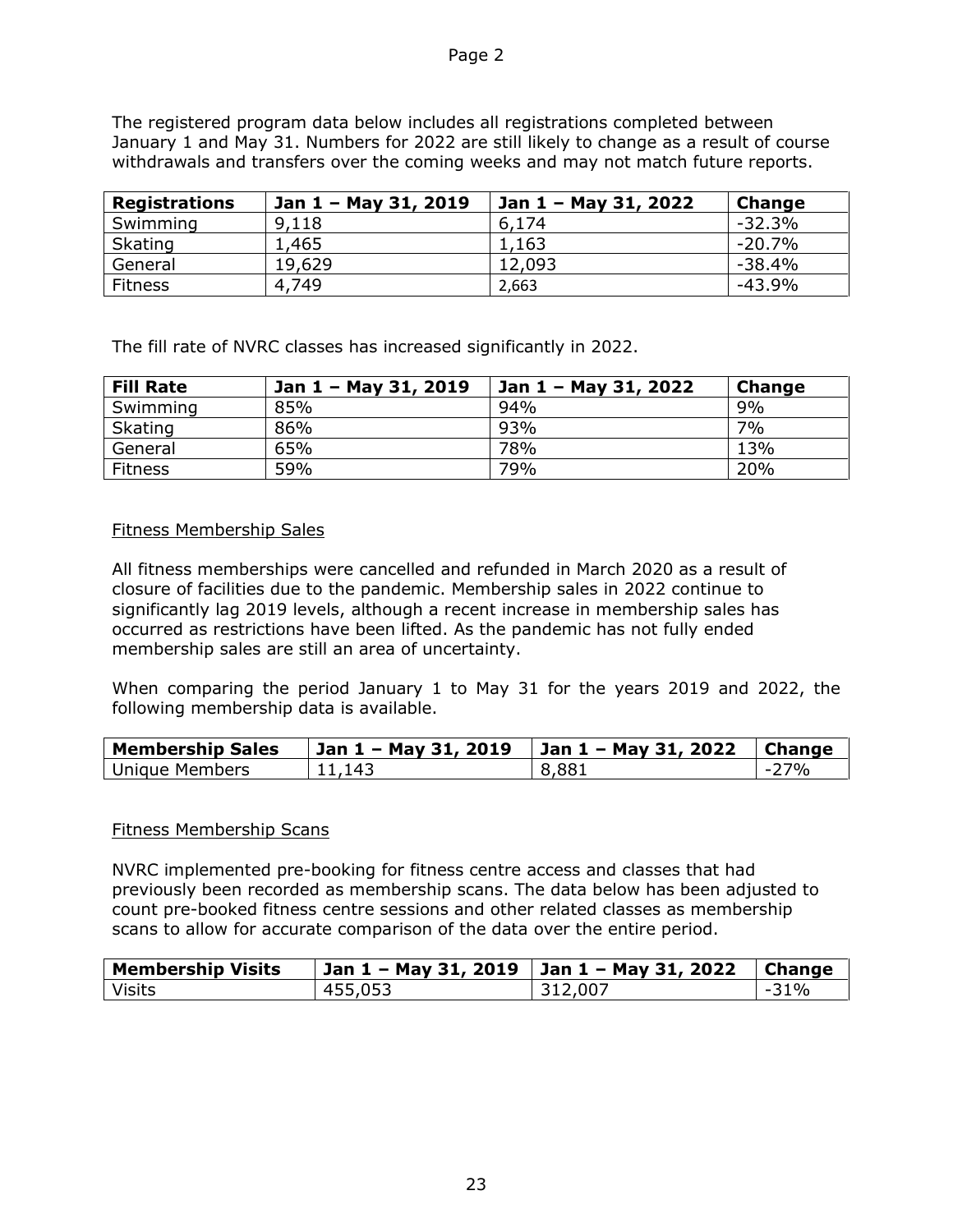# Drop-in Program Participation

Drop-in program participation tracking has improved for 2022 as a result of customers booking their spots ahead of time. During 2019, customers scanned their membership card to attend any drop-in activity included with their membership. The increase in drop-ins shown below partially offsets the reduction in membership scans as customers no longer scan their membership card when they have pre-booked a space in a drop-in activity.

| Drop-In | Jan 1 - May 31, 2019 | Jan 1 - May 31, 2022 | <b>Change</b> |
|---------|----------------------|----------------------|---------------|
| Drop-in | 145,267              | 158,539              | 9%            |

## Facility Rentals

Facility utilization is represented below as a total of hours booked during the respective periods. This data includes hours booked at all community recreation centres and Centennial Theatre. Facility rental data for 2022 may change as bookings are adjusted due to weather and other customer service needs.

| <b>Facility Rental</b>    | Jan 1 - May 31, 2019 | Jan 1 – May 31, 2022 | Change    |
|---------------------------|----------------------|----------------------|-----------|
| Arenas                    | 2,935                | 2,856                | $-3%$     |
| Pools                     | 2,262                | 2,444                | 8%        |
| <b>Total Hours Rented</b> | 94,681               | 60,861               | $-35.7\%$ |

Staff continue to actively manage program and service delivery to maximize facility utilization and provide members of the community with access to a variety of recreation and cultural services. Staffing shortages are still impacting service delivery across the organization and likely will for a good portion of 2022.

 $\overline{a}$ 

Heather A. Turner Director of Recreation & Culture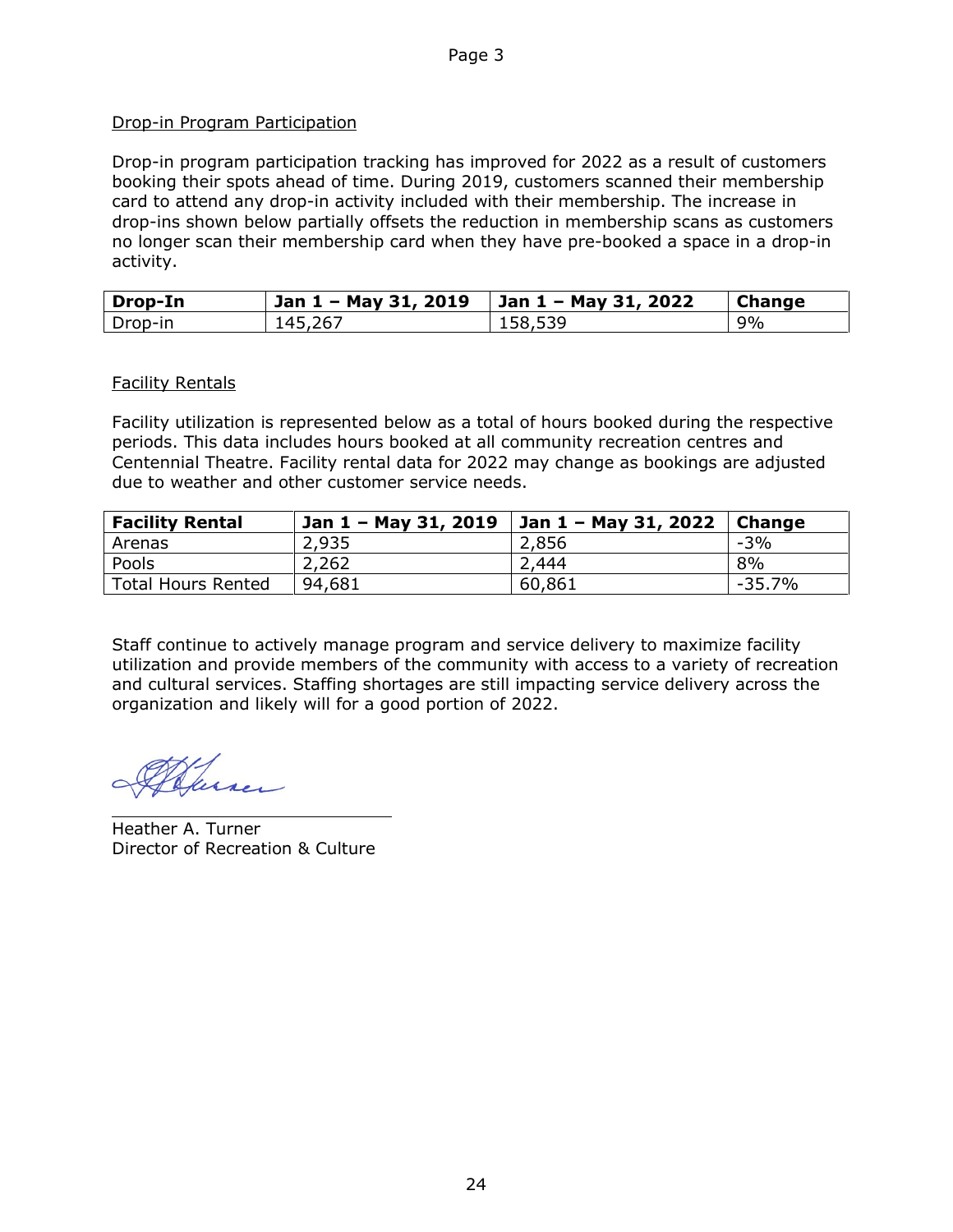

# **Commission Meeting Date: June 23, 2022**

**Subject: 2022 Priorities/Service Plan Status Report**

#### **RECOMMENDATION:**

**THAT** the Commission receive this status report for information.

#### **BACKGROUND:**

The Bylaws adopted by the City and District of North Vancouver (CNV and DNV) regarding the North Vancouver Recreation & Culture Commission (NVRC) state that the Commission is responsible for the approval of an annual Service Plan. The Service Plan is a listing of priorities identified on an annual basis to implement the Strategic Plan and it influences the preparation of the annual operating and capital budgets.

#### **DISCUSSION:**

The annual Service Plan operationalizes the Strategic Plan; the 2022 Priorities/Service Plan was approved by the Commission at their September 16, 2021 meeting.

If initiatives arise after Commission approval, the Service Plan can be modified. Each division and service area ensures their work plans are aligned with the stated focus areas and priorities. A status report on the 2022 Priorities/Service Plan is being presented to the Commission for their information (Attachment 1).

## **BUDGET IMPLICATIONS:**

The 2023 Priorities/Service Plan will be on the agenda of the September Commission Meeting and will be considered in the preparation of the 2023 provisional operating and capital budget submissions.

## **POLICY/AUTHORITY:**

The Commission has delegated authority to prepare and approve an annual Service Plan for recreation and cultural service provision.

 $\overline{a}$ 

Heather A. Turner Director of Recreation & Culture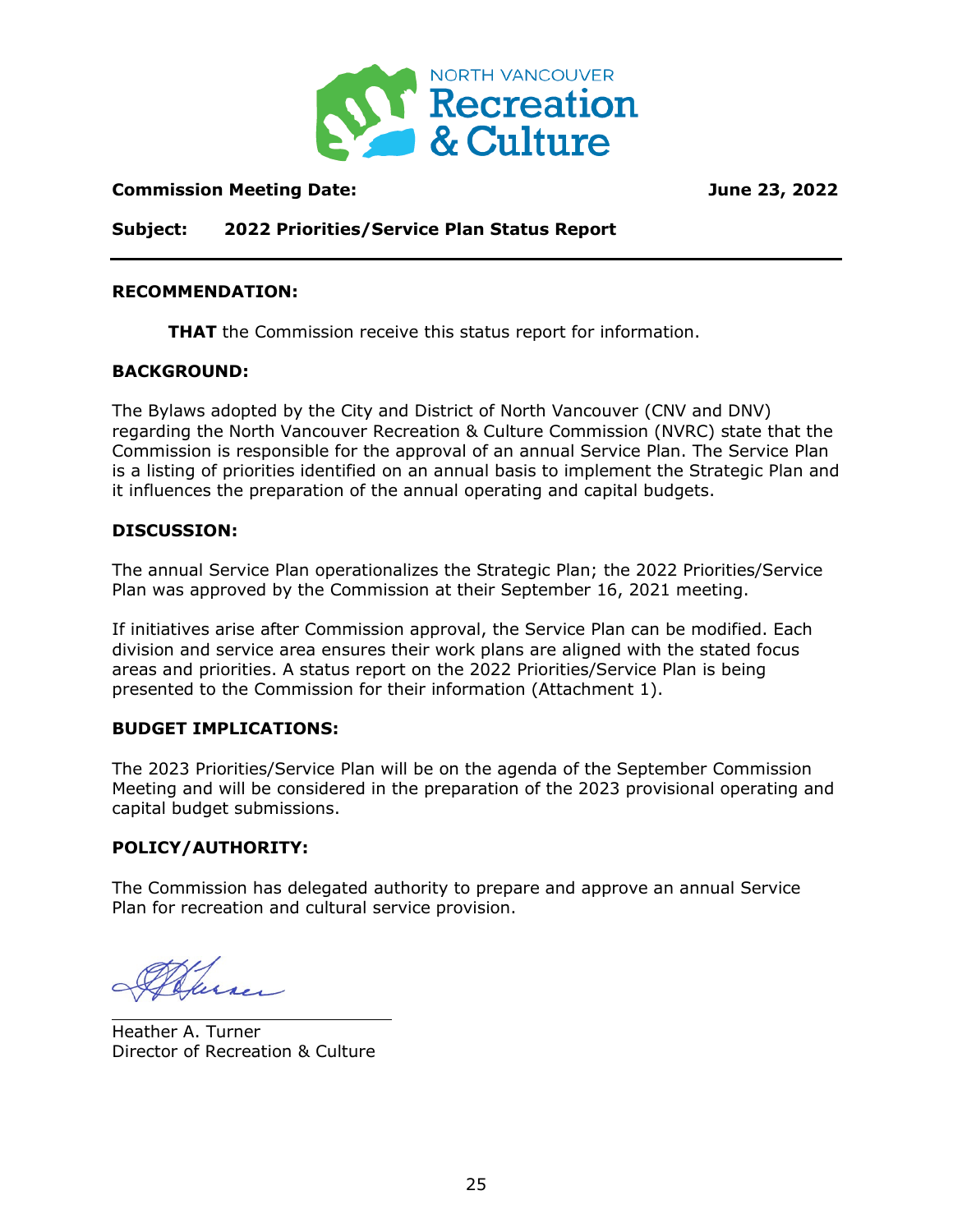

# **Attachment 1: 2022 Priorities/Service Plan Status Report As of June 23, 2022**

#### **Optimizing human, fiscal and physical resources and systems**

# **Finalize and implement an anti-racism and anti-discrimination strategy, including an action plan based on internal staff (and organization) audit**

• The organizational diversity, equity and inclusion (DEI) audit report was received from the external consultant, and NVRC leadership asked them to provide some additional analysis and clarification on their report. The updated report was received in late April. The findings in this report are helping inform the action plan for the next 24 months to advance the DEI commitments. In addition to outlining action the organization will take, the action plan will also include the provision of tools, education and resources to support staff and Commissioners on their DEI journey. The action plan will be shared with staff in early summer and with the Commission in September.

# **Develop a framework for Indigenous relations and further awareness regarding First Nations culture and protocols**

- NVRC's Indigenous relations framework will continue to evolve as we consult with and learn from the Nations. Progress to date includes:
	- o Building staff and Commissioner awareness
	- o Strengthening staff-to-staff relationships with Squamish Nation and Tsleil-Watuth Nation
	- $\circ$  Confirming appropriate protocols for verbal and written acknowledgements, events, and other matters
	- o Seeking First Nations advice regarding materials, documents and processes
	- o Integrating Indigenous art into core programming
	- o Continuing to celebrate First Nations art through the public art program
	- $\circ$  Supporting the recreation and culture goals of Squamish Nation and Tsleil-Watuth Nation by providing specific programming as requested by the Nations

## **Develop a strategy and action plan to utilize technology to better serve customers, improve efficiency and collect required data**

- Work continues on developing a mobile application (app) that will allow customers to browse NVRC program and service offerings efficiently on a smart phone and will integrate with the existing Perfect Mind registration system so that customers can enroll securely and directly on their phone. The request for proposals (RFP) closed in May and evaluation to select a vendor is underway. Phase 1 of the mobile app is scheduled to be completed early in 2023 with the second phase completed in early 2024.
- In April, a new automated waitlist notification process was implemented. Customers on a waitlist now receive an email when a spot opens up in a program. This replaces an inefficient, manual process that required hundreds of outgoing calls each week. The new system is showing a higher rate of response compared to the previous call-out system. Customers without an email on file (less than one per cent of users) still receive a phone call with voicemail left if they cannot be reached.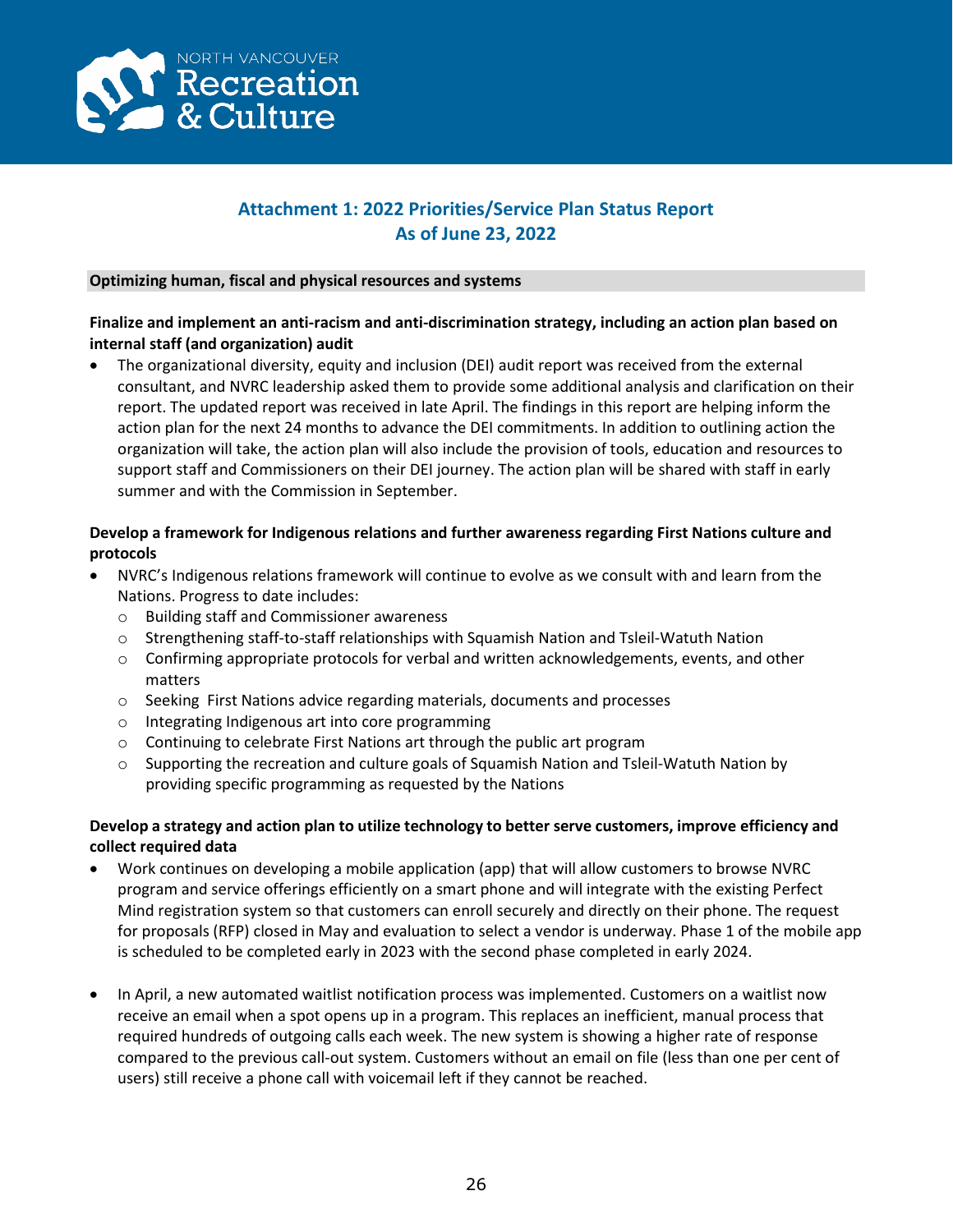

#### **Reactivate customer experience training practices and evaluation**

• *On hold*

#### **Implement improvements to Arts & Culture grants process identified through 2021 review**

• Following a review in 2021, the arts and culture grants application process has been streamlined for programming, project and events-related grants. The application form has also been improved by converting it to a more user-friendly format that allows applicants to fill in the form directly from their computer. In 2023, the application process and forms for operating assistance grants will be reviewed and updated.

#### **Proactively respond to recreation and culture needs of residents**

#### **Develop multi-year research plan**

• A plan is being prepared to inform service and facility planning. The plan will include socio-demographic, program, customer, facility, revenue and customer experience data. A system to gather and report on some of the above data was in place prior to 2019, though the migration to Perfect Mind necessitated a new reporting system. Currently data is gathered on an as-needed basis. The gradual release of 2021 Census data will require additional consolidation and analysis.

Staff have worked with Perfect Mind to close reporting gaps identified during implementation. Changes to the core reports in Perfect Mind allow NVRC to report on key metrics identified during the implementation project. Reporting has been further enhanced through custom Excel spreadsheets developed to allow easier manipulation of the raw Perfect Mind data. NVRC is in discussions with Perfect Mind on a new data analytics tool under development called Data Lake that would allow additional access to the raw data for an additional annual fee. As Data Lake continues to be developed and does not have any current users, a decision on the value it would provide has not yet been made.

## **Complete/indoor/outdoor recreation and sport facility and venue plan refresh/expansion**

• This project will update the indoor recreation, sport facility and venue plan and expand it to include outdoor recreation and sport. The scope will also be informed by CNV and DNV staff to address the key issues and opportunities for recreation and sport venue planning. A request for proposal (RFP) will be issued in late spring for a consultant to lead the process. Work will commence in the fall and will include extensive stakeholder and staff consultation, demographic and participation analysis, an assessment of needs and the creation of a decision-making framework.

## **Offer priority programs and services at Lions Gate CRC (2022), plan for opening of Lynn Creek CRC (2023), plan for Harry Jerome CRC replacement, Karen Magnussen CRC and Ron Andrews CRC**

• Program planning for all community recreation centres (CRCs) is informed by an understanding of the community it serves and the demand for services based on data such as the 2018/2019 Community Recreation Needs Assessment, socio-demographic information, service and participation data, and customer statistics.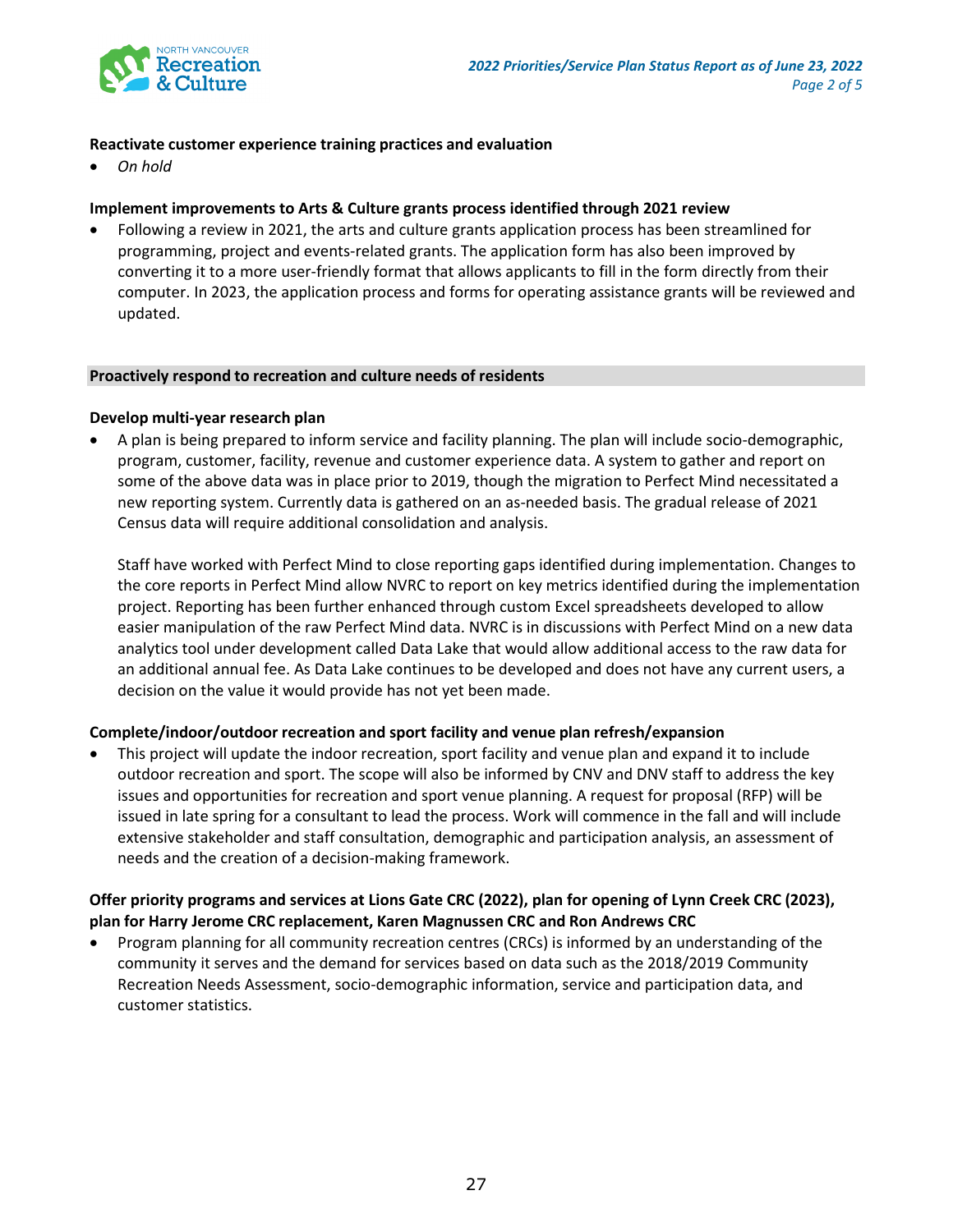

- In May 2022, Lions Gate CRC's registered and drop-in programming commenced. Many programs, including art, sport and fitness, are full. Open gym for families and drop-in ball and racquet sports in the gym are also very popular. The outdoor plaza is being activated with programs and events. The facility is also home to Capilano Community Services Society and North Vancouver District Public Library (NVDPL). Their services are well-utilized and NVDPL has already expanded its operating hours. An opening celebration community event was held on June 4 and included a ceremony with dignitaries from Squamish Nation, Tsleil-Waututh Nation, DNV, CNV, Capilano Community Services Society, NVDPL and NVRC.
- Plans are underway for the opening of Lynn Creek CRC in summer 2023. It is comprised of a community recreation centre, shared space with NVDPL and a separate childcare space which will be operated by Parkgate Society. Work in 2022 will include ordering furniture, fixtures, equipment and supplies; consultation on construction matters, and planning staffing and services.
- Work has started on the new Harry Jerome CRC with an anticipated opening in 2025. Staff have been working closely with CNV to ensure customers can continue to be served at the existing Harry Jerome CRC and Centennial Theatre during construction.
- Further progress has been made on assessment of condition, options, timing and needs for both Ron Andrews and Karen Magnussen CRCs.

## **Host consultations with arts and culture organizations to identify opportunities and challenges in order to inform priority setting and strategy development by CNV, DNV and NVRC**

• In 2023, a series of meetings will be hosted by NVRC with key arts and culture organizations to understand the needs, opportunities and gaps in the arts and culture sector on the North Shore. This will inform the direction for a future arts and culture strategy. NVRC is positioned to lead a long-term arts and culture strategy for both reflecting community need, demographic and participation projections, and the strength and contribution of many arts organization on the North Shore. Part of the plan would include a prioritization framework to support decision-making.

# **Enhance role in outdoor recreation and culture including service and program delivery, and encouraging residents to get out in nature**

• Numerous outdoor arts, fitness and play programs have been offered for the summer months and are now part of the normal service offerings. Activation of parks and plazas occurs through collaboration with City and District staff in order to provide opportunities for people to connect, explore and create.

## **Develop a sports strategy through engagement of the sport community, assessment of needs and identification of best practices**

• A new position was initially included in the 2022 operating budget to help lead this project but was not included in the final budget submission. Capacity and expertise required to plan and complete this work is currently being assessed.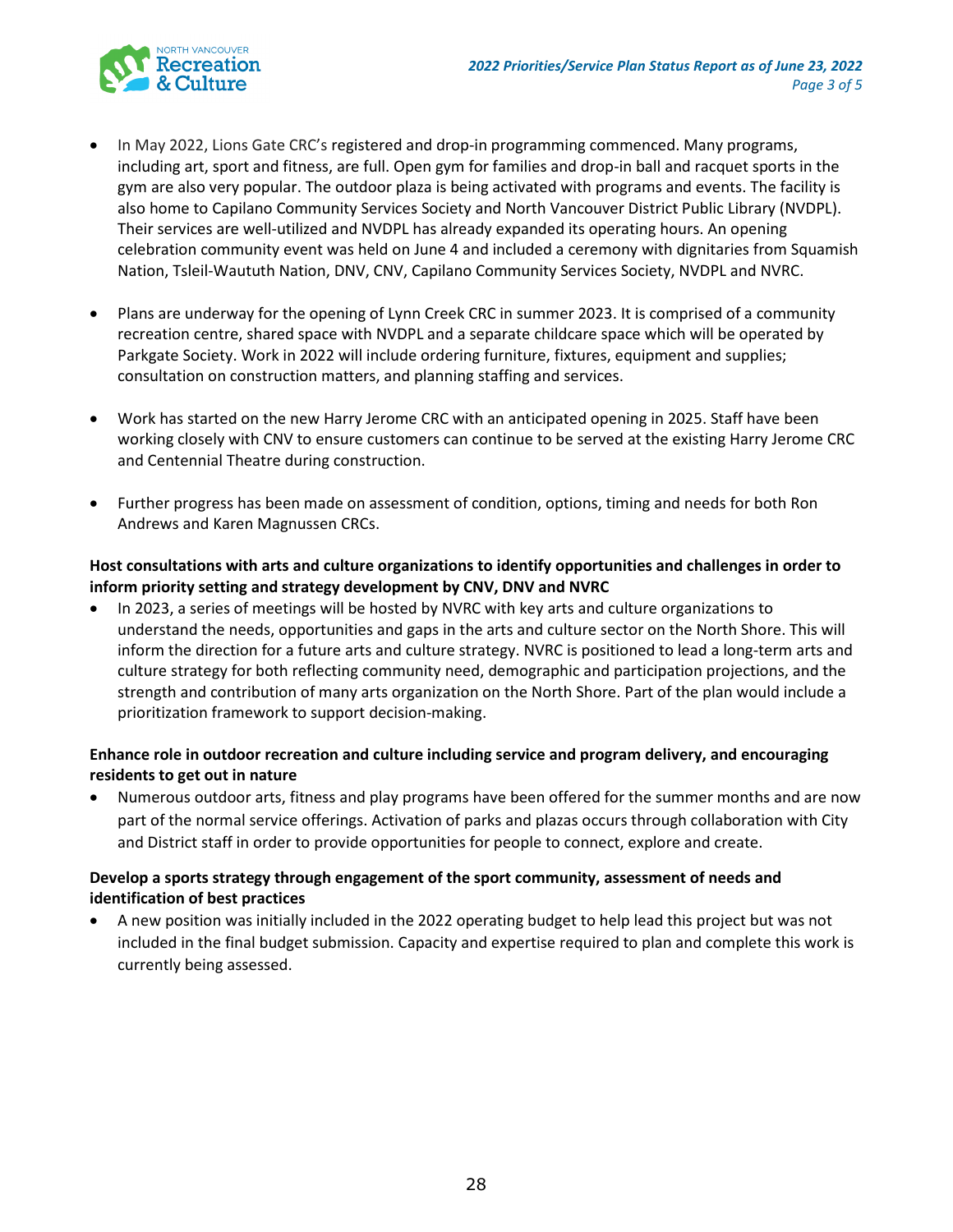

#### **Expand effectiveness through collaboration**

#### **Collaborate with DNV and CNV on park planning and activation**

• Staff have regular conversations with CNV and DNV on needs and opportunities. There is regular communication on a variety of topics (such as fields, fieldhouses, courts, park use, picnic shelters) to ensure the best use of outdoor amenities.

## **Strengthen relationships with key partners in arts, culture, recreation and community services to ensure role clarity and to maximize collaborative efforts aligned with NVRC's mandate and vision**

#### *Arts and culture:*

- A Letter of Intent was signed between North Van Arts and NVRC to make commitments to collaborate at a strategic level to plan and deliver services to the community, reduce overlaps and address gaps. The first annual strategic planning session is scheduled for fall 2022.
	- $\circ$  Programming staff from both NVRC and North Van Arts meet regularly to share detailed information on programming learnings, new programming ideas and the opportunities to share resources (instructors, marketing, etc.).
- NVRC hosts monthly roundtable meetings for arts organizations and individuals on the North Shore to share information and best practices. NVRC also supports the success of local arts organizations and artists by offering capacity-building workshops.
	- $\circ$  As part of the grants program, NVRC provides guidance on funding sources, collaboration opportunities and other resources (Alliance for Arts and Culture, Volunteer BC, Impact North Shore, etc.)

#### *Recreation and community services:*

- NVRC works closely with service partners (Capilano Community Services Society, North Shore Neighbourhood House, North Vancouver District Public Library, Parkgate Society) to collaborate on services to meet community need and leverage each other's expertise and community reach.
- NVRC is offering after-school programs for Squamish Nation from fall 2022 to June 2023.
- NVRC and Tsleil-Watuth Nation staff are working together to coordinate activities in NVRC spaces for the Nation's children camps and youth services, specific safety programs (such as babysitting and water safety canoe programs), and access to pools, climbing wall, sport, fitness, and pottery.
- NVRC also works with other organizations such as Sport Advisory Council, Canlan and Lynn Valley Services Society to maximize sport and recreation opportunities.